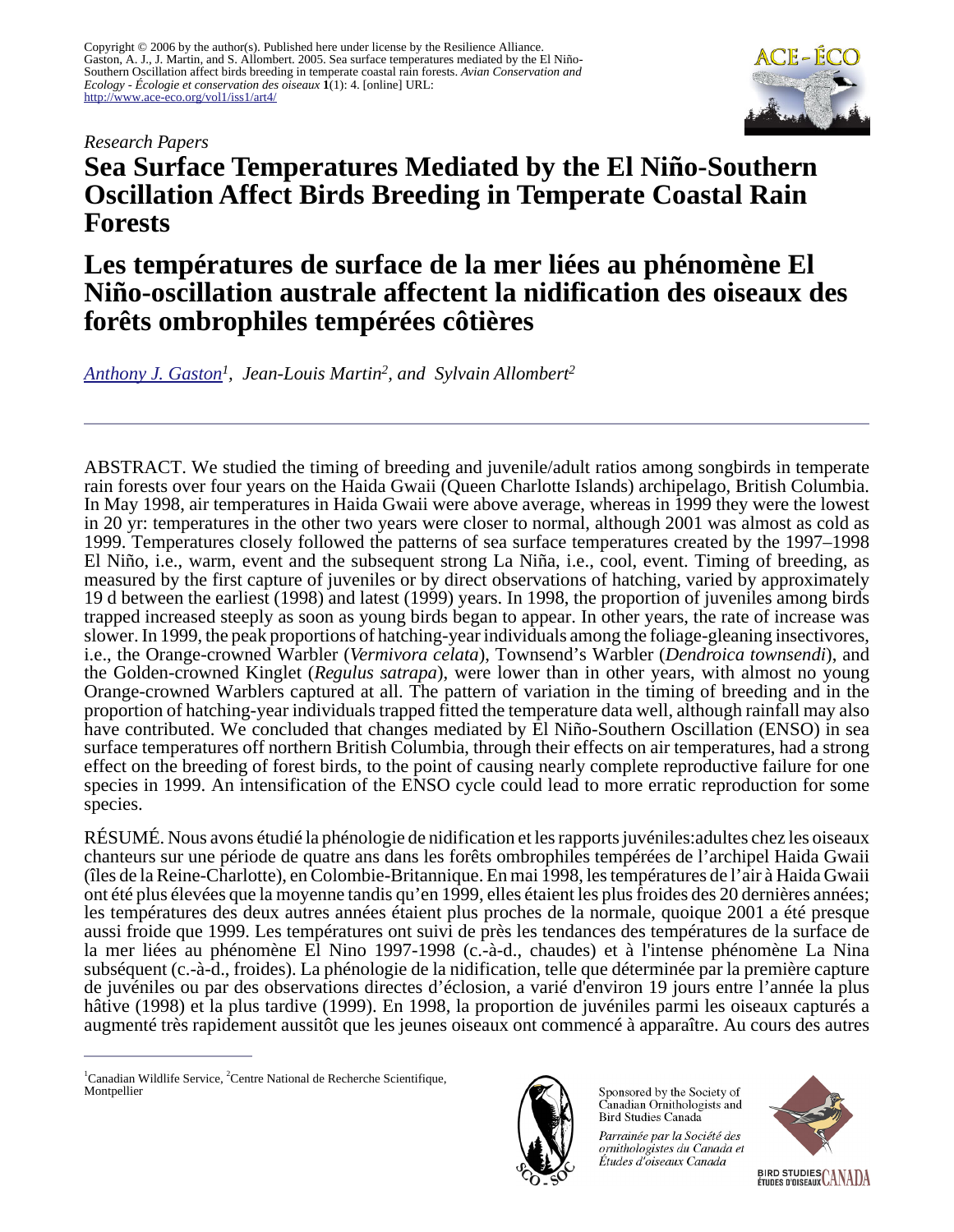années, le taux de captures de juvéniles n'a pas augmenté aussi rapidement. En 1999, la proportion maximale de juvéniles parmi les insectivores s'alimentant dans le feuillage, c.-à-d., la Paruline verdâtre (Vermivora celata), la Paruline de Townsend (Dendroica townsendi) et le Roitelet à couronne dorée (Regulus satrapa) était plus faible que durant les autres années, avec la quasi-absence de captures de Parulines verdâtres juvéniles. Les variations de la phénologie de nidification et de la proportion de juvéniles capturés correspondaient bien aux données de température, quoique les précipitations pourraient aussi avoir joué un rôle. Nous concluons que les changements de température de la surface de la mer au large de la portion nord de la Colombie-Britannique, par l'entremise de leurs effets sur la température de l'air, ont eu une influence majeure sur la nidification des oiseaux forestiers, au point de causer un échec quasi total de la nidification d'une espèce en 1999. Une intensification du cycle ENSO pourrait entraîner des patrons de nidification encore plus erratiques chez certaines espèces.

Key Words: *El Niño-Southern Oscillation; oceanography; reproductive success; songbirds; temperate rain forest; temperature;* Vermivora celata*;* Dendroica townsendi*;* Regulus satrapa*; timing of breeding*

# **INTRODUCTION**

The effects of climate on the timing of breeding and reproductive success in birds have often been described on the basis of the effects of year-to-year variation on particular populations (Järvinen and Väisänen 1984, Järvinen 1994, Veistola et al. 1997, Winkel and Hudde 1997, Meijer et al. 1999, Chase et al. 2005). Recently, several studies have described the effects on terrestrial biota of oceanographic cycles, especially the El Niño-Southern Oscillation (ENSO) cycle, which affects large areas of the Pacific Ocean every three to five years (Francis et al. 1998, Freeland and Whitney 2000). This oceanographic cycle has strong effects on wind patterns, resulting in marked changes in rainfall on adjacent coasts (Castello and Shelton 2004). Some regions receive above-average rainfall, which is usually associated with increased avian productivity (Gibbs et al. 1984, DeSante and Geupel 1987, Polis et al. 1997, Jaksic and Lazo 1999, Grant et al. 2000, Coe and Rotenberry 2003). Other regions may experience drought (Wright et al. 1999), causing reduced avian breeding success (Lindsey et al. 1997).

The predominant vegetation of islands and coasts in the northeastern Pacific is temperate rain forest. Although years of strong El Niño events tend to bring increased rainfall to these areas, the ENSO cycle has little impact on rainfall patterns otherwise. However, sea surface temperatures (SST) in the eastern and central Pacific fluctuate in parallel with the ENSO cycle, and these effects extend as far north as the waters off British Columbia and the Gulf of Alaska (Hatch 1987, Piatt et al. 1989, Gaston and Smith 2001), having a marked effect on air temperatures in coastal regions.

For small, isolated islands, climate is controlled rather closely by the influence of the surrounding ocean. The air temperatures experienced by such islands fluctuate in parallel with changes in the temperature of adjacent waters. Such islands therefore provide good opportunities to study the relationships between songbird biology and yearto-year weather fluctuations. This understanding can be especially valuable in predicting the consequences of climate changes that are increasingly affecting the phenology and success of avian reproduction worldwide (e.g., Visser et al. 2004, Both and Visser 2005, Torti and Dunn 2005). We can only understand these consequences if we understand the climatic context in which they occur. This study is designed to highlight the impact of one specific climate process, the ENSO cycle, on the biology of forest birds in northwestern North America.

We studied the biology of terrestrial birds on several small islands in the coastal rain-forest biogeographic zone of British Columbia. We examined the timing and success of reproduction among these island avifaunas in relation to weather variables, the sea surface temperatures of surrounding waters, and the ENSO cycle. Our results should give an indication of the impacts that may occur throughout the coastal temperate rain forests of the region.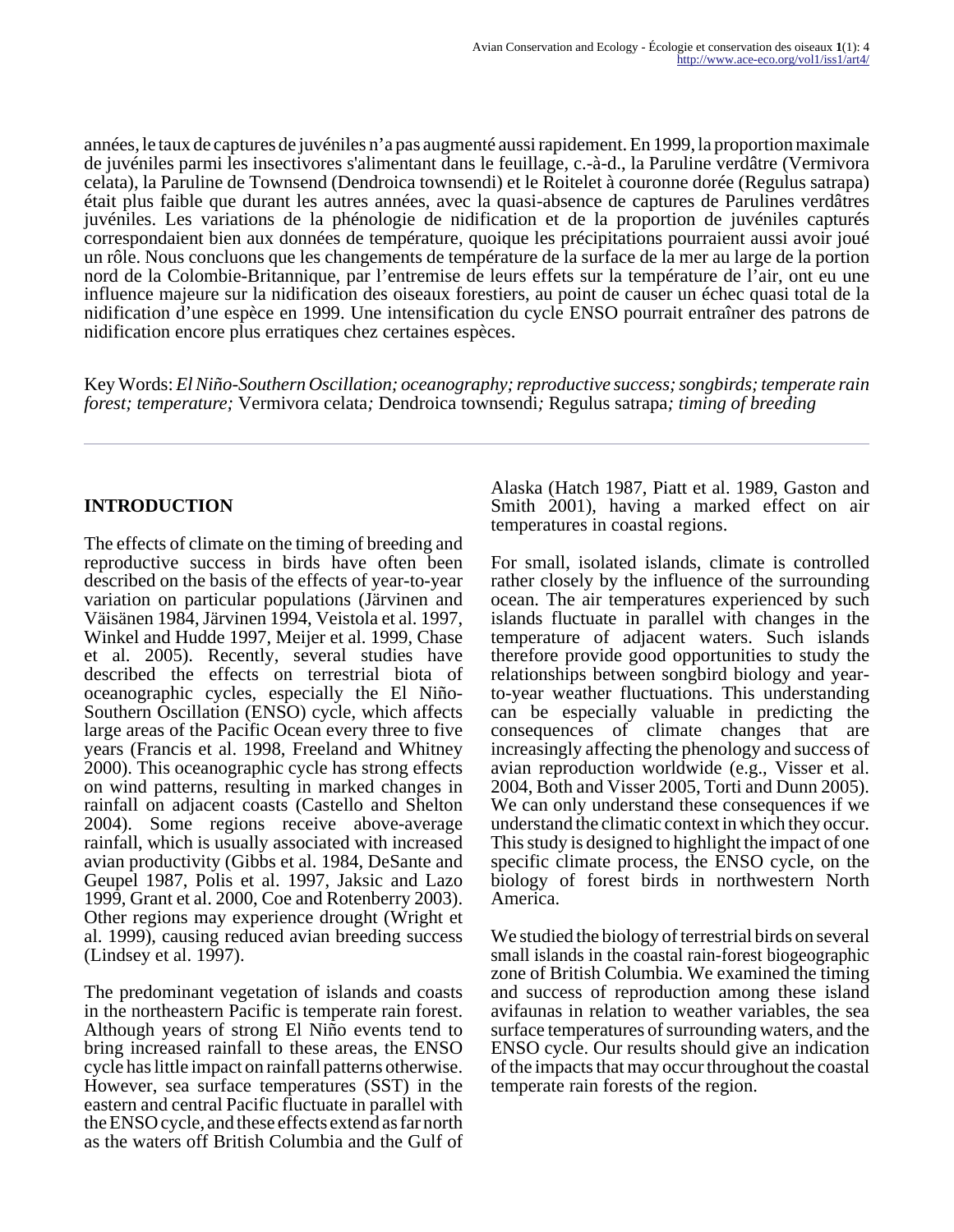## **STUDY AREA AND METHODS**

The study was carried out in Laskeek Bay, on the east side of the Haida Gwaii (Queen Charlotte Islands) archipelago, British Columbia (Fig. 1), during the breeding seasons of 1998–2001. Observers were at the field site from early May through late July in all years. Birds were captured with mist nets at East Limestone Island, Vertical Point, Louise Island, two locations on Reef Island, and Low Island in each of the study years and at West Skedans Island in 2000 and 2001 only. The sites were selected for a study of the effect of deer browsing (Allombert et al. 2005) and were therefore spread among islands with different browsing histories. All the birds captured were marked with numbered aluminum bands from the U.S. Fish and Wildlife Service as well as age- and island-specific color bands.

#### **Determination of post-fledging period**

We aimed to carry out mist-netting during the immediate post-fledging period, before family parties broke up and dispersed. To do this, the timing of intensive netting was adjusted on the basis of independent evidence obtained by searching for nests on the ground and in shrubs from May to July, especially in 1998 and 1999, when three people searched intensively during May and June (see Martin and Joron 2001), and by recording observations of fledged broods. We visited nests at intervals of 4 d and occasionally 3 or 5 d until failure or fledging. Dates of hatching were estimated on the basis of nestling size at the first visit after hatching  $(N = 74)$ .

#### **Mist-netting protocol**

At each location, 6–12 12-m five-panel mist nets were set in prepared sites kept constant for each netting session and from year to year. Nets were opened from 0700 to 1200 once every 4 d, on a rotational basis. The spread of this systematic mistnet effort varied among years, from 30 to 40 d from the expected start of fledging, predicted in advance as detailed above. Because some locations had to be accessed by boat and because nets were not opened in rain or high wind, it was impossible to follow the schedule exactly. However, a minimum of seven catching sessions were carried out over the

systematic netting period at all locations each year, except for Low Island in 1998, which was visited only five times. Because netting stations varied in numbers of nets and sessions varied somewhat in duration because of weather, capture rates were calculated in terms of birds captured per 100 nethours (DeSante and Geupel 1987). In addition to the scheduled netting described above, some exploratory netting sessions were carried out earlier in the season in 1998 and 2000. The results of these training sessions have been excluded, except for the capture, in 2000, of one hatching-year (HY) Golden-crowned Kinglet (*Regulus satrapa*) and one HY Brown Creeper (*Certhia americana*); those were used as the dates of first capture for that year. No other HY birds were captured in preliminary sessions.

All birds captured were identified, aged, and sexed using the criteria of Pyle (1997). Most birds were examined by more than one person. Where plumage characteristics or brood patch did not provide decisive information on age, the skull was examined for degree of pneumatization.

## **Analysis**

Timing of breeding was examined on the basis of the date on which HY birds were first captured and by plotting the proportion of HY birds among all captures, by 10-d periods, for species captured in adequate numbers, i.e., > 14/yr during the period of systematic mist-netting. The slope of the increase between consecutive 10-d periods is an indication of the degree of synchrony of fledging within species.

To adjust interyear comparisons for variation in timing of breeding, we defined retrospectively a "core period" of mist-netting, starting 5 d before the mean date of capture of the first HY individuals for the six species for which we had annual samples containing more than 14 individuals each. These included Golden-crowned Kinglet, Hermit Thrush (*Catharus guttatus*), Orange-crowned Warbler (*Vermivora celata*), Song Sparrow (*Melospiza melodia*), Townsend's Warbler (*Dendroica townsendi*), and Winter Wren (*Troglodytes troglodytes*). The duration of the core period was the maximum period of intensive mist-netting available for all years after the starting date, i.e., 30 d. For exact dates, see the *Results* section. Numbers of mist-net sessions within the core period at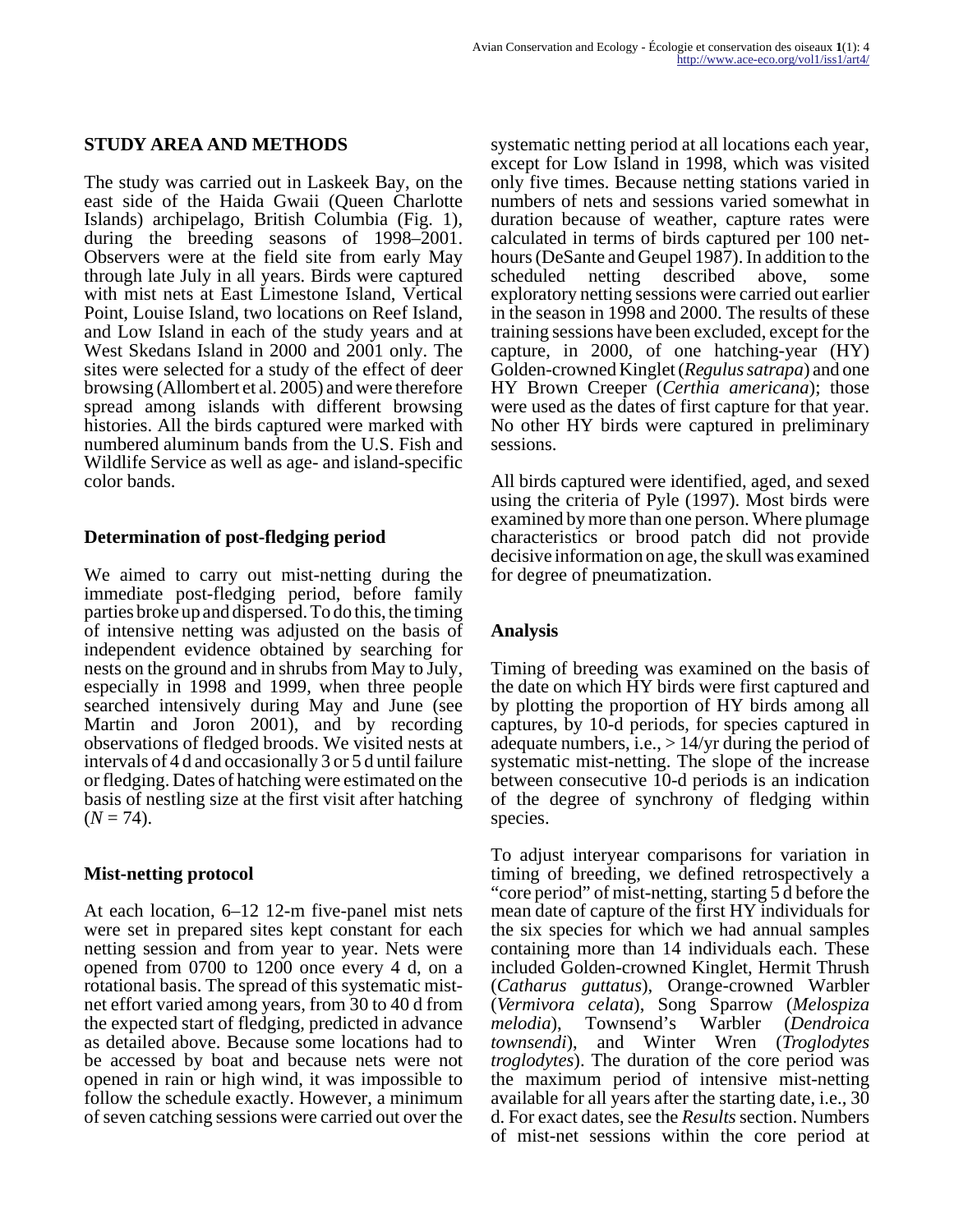**Fig. 1**. Map of Haida Gwaii and adjacent coasts showing the position of light stations providing sea surface temperatue data at Innes Point, Bonilla, Kains, and Langara islands. The inset of the study area indicates the position of mist net locations at East Limestone Island, Vertical Point, Louise Island, Reef Island (points 13 and 16), Low Island, and West Skedans Island.

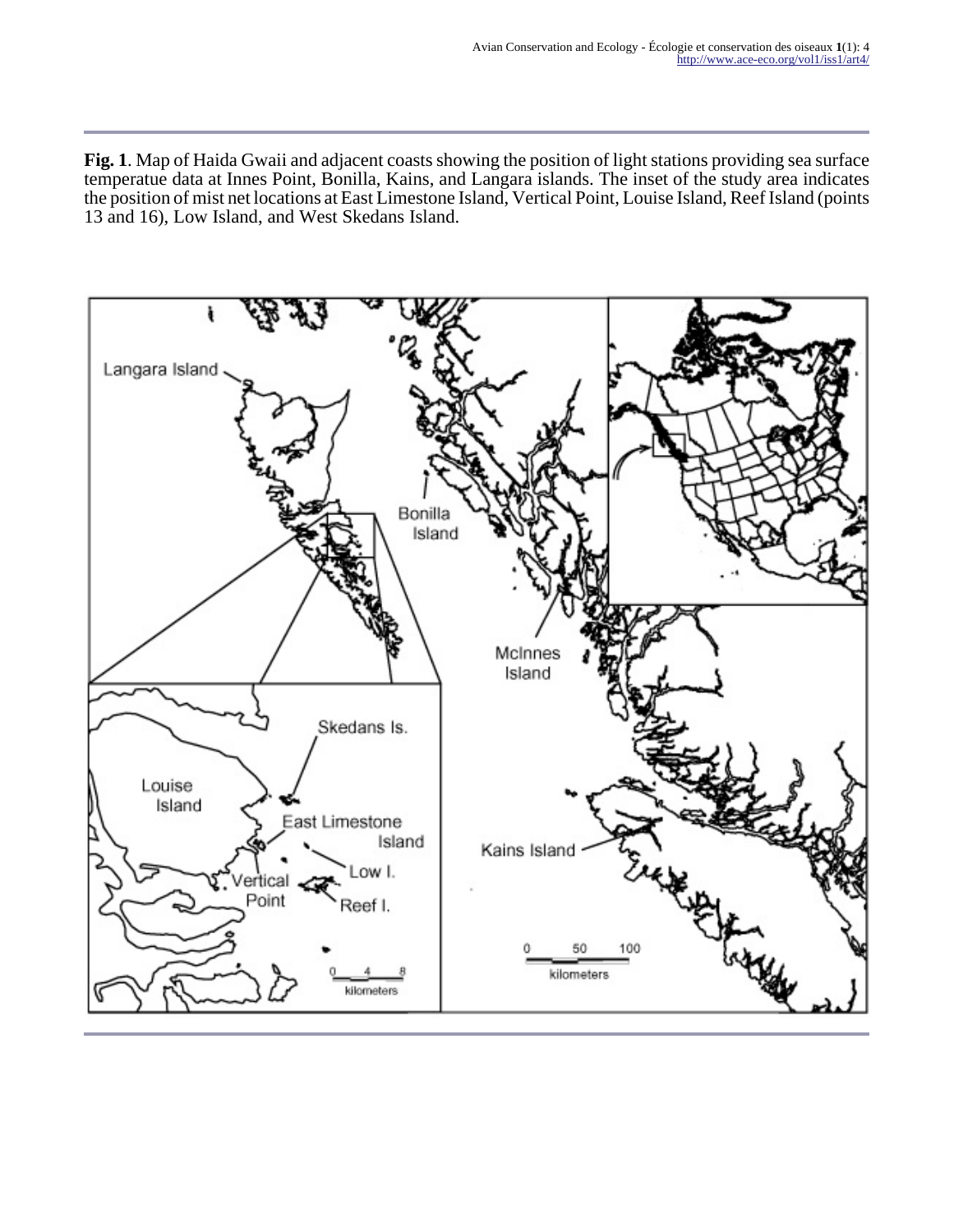different sites averaged 7 in 1998, 8 in 1999, 6 in 2000, and 6.5 in 2001.

Indices of overall success of reproduction were then determined as the proportion of HY birds among those trapped each year during the core period. The proportion of HY birds during the immediate postfledging period is believed to be a good indicator of year-to-year variation in reproductive success when applied to a particular population (DeSante and Geupel 1987, Nott et al. 2002).

#### **Sea surface and air temperatures**

Analyses of sea surface temperature (SST) were based on the period 1980–2001, which included two major events related to the El Niño-Southern Oscillation in 1982–1983 and 1997–1998 and three weaker events in 1986–1987, 1991–1992, and 1994 (Freeland 1998). We restricted the analysis to this period, because a major regime shift occurred in the North Pacific in the late 1970s, causing a general warming of surface temperatures compared with earlier decades (Trenberth and Hurrell 1995, Sugimoto and Tadokoro 1997, Beamish et al. 1999). Interyear comparisons of temperature were based on data for May, because this was the month in which egg-laying was initiated for practically all species in most years. We examined precipitation for May and June, because heavy precipitation in June might have affected the ability of parents to provision their young. As an index of the state of the Southern Oscillation, we used the mean of monthly Southern Oscillation Indices (SOI) for the period January–March and as an overall index of regional SST, we used the mean of SST values reported for the four stations closest to the study site: Langara Island, Bonilla Island, McInnes Point, and Kains Island (Fig. 1). SST values were expressed as the mean of deviations from the 20-yr average, 1980–1999, for the month of May. We obtained the SST and SOI data from the [Institute of Ocean Sciences Lightstation Data Web](http://www-sci.pac.dfo-mpo.gc.ca/osap/data/searchtools/Searchlighthouse_e.htm)

site.

Nott et al. (2002) demonstrated significant effects of the Northern Atlantic Oscillation (NAO) on forest birds in Pacific coastal regions of North America. To assess the effect of additional largescale climate indices, we analyzed our data in relation to the NAO, Northern Oscillation Index

(NOI), Pacific Decadal Oscillation (PDO), and Arctic Oscillation (AO), using May values obtained from the sources given in Table 1.

Air temperatures in May were recorded daily at midnight at East Limestone Island, and information on maximum and minimum daily temperatures and total daily precipitation was obtained from the meteorological station at Sandspit, approximately 25 km north of the study area. The Sandspit data are expressed as deviations from the mean value for 1980–1999.

## *Statistical analysis*

Statistical tests were performed using STATISTICA 6.0 (Statsoft 2001). All distributions involved in parametric tests were tested for departure from normality; no significant departures were found among the results included. Means are given  $\pm 1$  SD.

# **RESULTS**

#### **Sea surface temperature, Southern Oscillation Index, Northern Oscillation Index, air temperature, and precipitation**

As expected, sea surface temprature (SST) values during 1980–2001 were positively correlated with the January–March Southern Oscillation Index  $(r_{20} = 0.70, P < 0.01)$  and with air temperatures at Sandspit ( $r_{20} = 0.64$ ,  $P < 0.01$ ). The fit was particularly close during the four years of the study (Fig. 2), when deviation in mean May air temperature fell from  $+0.7$ °C in 1998 to  $-1.9$ °C in 1999, in concert with a decline in SST deviation from  $+1.1^{\circ}$ C to  $-0.8^{\circ}$ C over the same period. May 1999 was the coldest May recorded during the period considered, and May 2001 the second coldest, whereas May 1998 was the sixth warmest. Two of the five warmer years, 1983 and 1992, also followed El Niño-Southern Oscillation (ENSO) events. Among other atmospheric indices, only the Northern Oscillation Index (NOI) was correlated with SST, and none of them were correlated with air temperature when analyzed individually (Table 1). In a backward stepwise multiple regression analysis of SST with the Southern Oscillation Index (SOI), NOI, North Atlantic Oscillation (NAO), Pacific Decadal Oscillation (PDO), and Arctic Oscillation (AO) as independent variables, only SOI entered as significant. We concluded that the SOI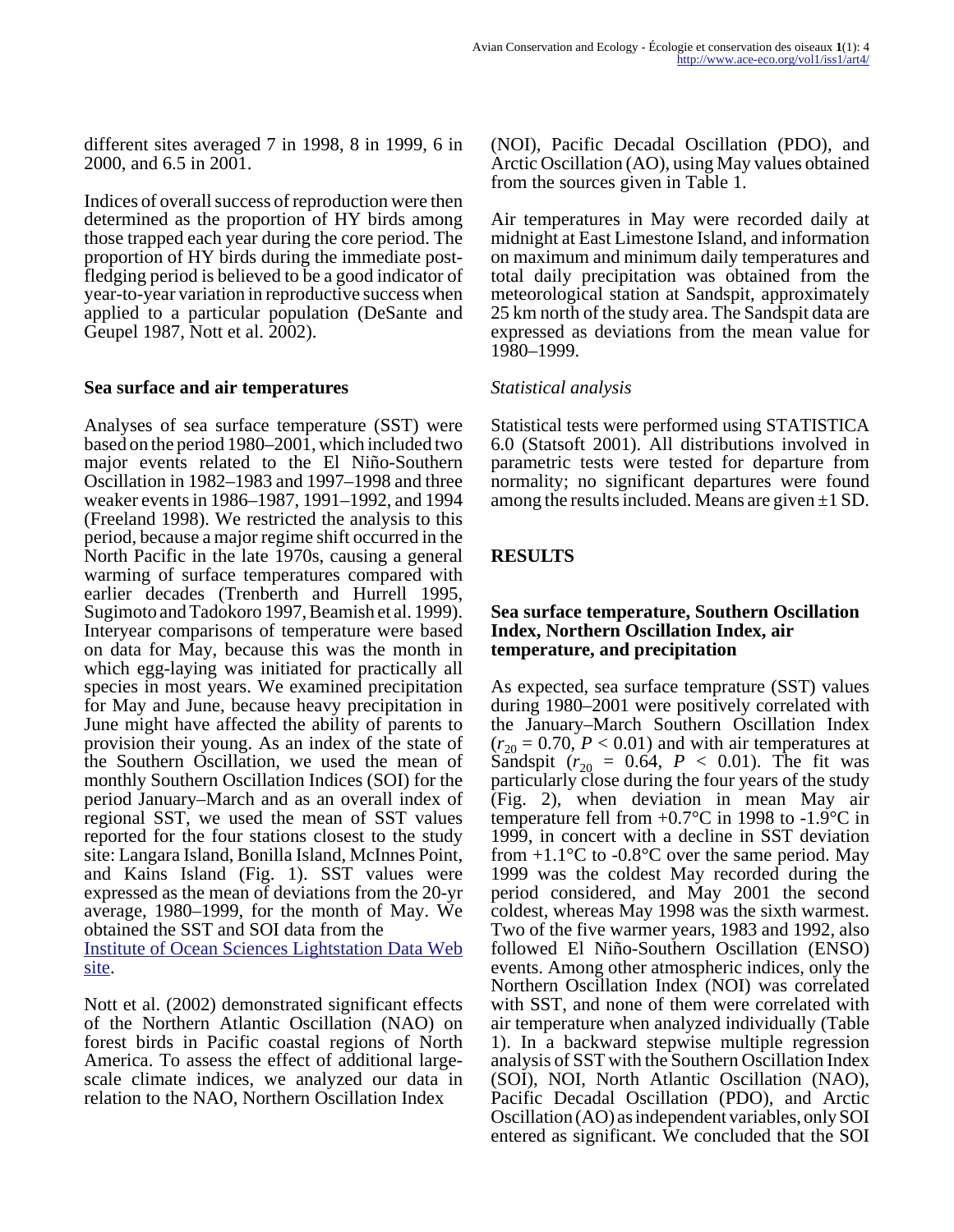| Index                                      | <b>SST</b>                              | Correlation with Sandspit |                             |        |
|--------------------------------------------|-----------------------------------------|---------------------------|-----------------------------|--------|
|                                            |                                         |                           |                             | Source |
|                                            |                                         | May rainfall              | Air temperature<br>Web site |        |
| Southern Oscillation                       | $-0.62\dagger$                          | $-.15$                    | $-0.55\dagger$<br>Web site  |        |
| Northern Oscillation                       | $-0.50$ <sup><math>\dagger</math></sup> | 0.22                      | $-0.28$<br>Web site         |        |
| North Atlantic<br>Oscillation              | $-0.09$                                 | 0.38                      | $-0.12$                     |        |
| Pacific Decedal<br>Oscillation             | 0.17                                    | 0.20                      | Web site<br>$-0.06$         |        |
| Artic Oscillation                          | $-0.23$                                 | 0.38                      | Web site<br>0.10            |        |
| $\dagger P < 0.001$<br>$\ddagger P < 0.05$ |                                         |                           |                             |        |

**Table 1**. Pearson correlations coefficients among atmospheric indices and air and sea surface temperatures (SST) and precipitation in Haida Gwaii.

was the dominant climatic index affecting May SST and air temperatures in our study area.

For the years of the study, mean May temperatures at East Limestone Island were 0.3-0.7°C above the daily mean at Sandspit. Mean May temperatures at the two sites ranked in the same order and were closely correlated ( $r_3 = 0.98, P < 0.01$ ).

There was no correlation between precipitation in May and SST over the period since 1980 (SST:  $r_{20}$  = -0.35, *P* = 0.15), nor was it correlated with any of the atmospheric indices considered (all  $P > 0.1$ ). However, precipitation in May was negatively correlated with mean air temperature,  $r_{20} = -0.61$ , *P* < 0.01. Rainfall at Sandspit in May 1998 was the lowest in any year since 1980 (-30.9 mm from normal), and in 1999 and 2001 it was above normal (+30.4 and +38.3 mm from normal, the fourth and third highest since 1980). Rainfall in May 2000 was close to normal  $(+2.1 \text{ mm})$ . Rainfall in June was not correlated with May rainfall, May temperatures, or SSTs. June rainfall was below average in 1998, 1999, and 2000 (-21.5, -15.2, and -10.6 mm) and close to normal in 2001  $(+3.5 \text{ mm})$ .

Rainfall during the 15 d prior to mean date of first hatching-year (HY) captures varied little during 1998–2000 (total precipitation 19.1, 16.5, and 21.8 mm, respectively), but was somewhat higher in 2001 (30.7 mm). During these periods, rainfall accumulation exceeded 5 mm on one day in 1998– 2000 and on three days in 2001.

#### **Timing of breeding based on the first capture of hatching-year birds**

Dates of starting for the intensive mist-netting periods were 12 June 1998, 28 June 1999, 18 June 2000, and 20 June 2001. The dates of capture of the first HY individuals during these periods were relatively synchronous for all the species considered, with two exceptions. One was Swainson's Thrush (*Catharsus ustulatus*), which in most years arrives in Haida Gwaii in early June rather than April, like the other migrants. The other was the Pacific Slope Flycatcher (*Empidonax difficilis*), for which no HY individuals were trapped among 21 captures in 2001 (Table 2). For the six species with qualifying sample sizes in all four years, the dates of first trapping of HYs fell between 4 and 21 June in 1998, 29 June and 14 July in 1999, 8 and 27 June in 2000, and 21 and 29 June in 2001.

Mean dates of first HY capture for the six species that qualified in all four years with  $> 14$  individuals trapped were 15 June 1998, 4 July 1999, 21 June 2000, and 23 June 2001 (Table 2). Hence, core periods were set at: 10 June–9 July 1998, 29 June–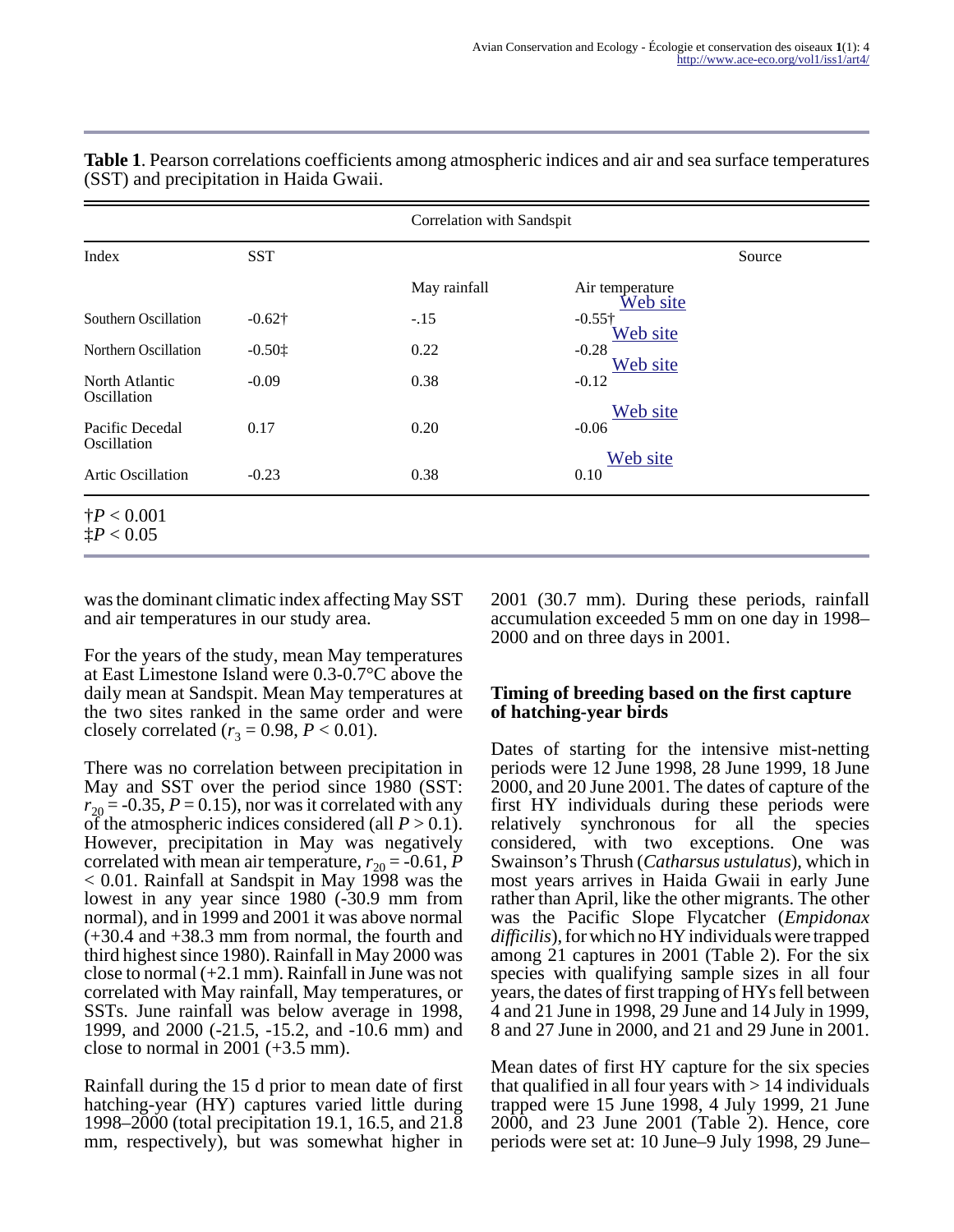**Fig. 2**. Mean May deviations in sea surface temperature (SSTdev) for Bonilla Island, Innes Point, Kains Island and Langara Island, and mean May air temperature deviations (Tempdev) at Sandspit, British Columbia, for 1980–2001. Both data sets are expressed as % deviations from the 1980–1999 mean.



28 July 1999, 16 June–15 July 2000, and 18 June– 17 July 2001.

There was significant variation among years in the mean dates of first captures for the six species qualifying in all years ( $\hat{F}_{3,17} = 13.1, P < 0.001$ ). As seen in Fig. 3, variation among years did not differ significantly in magnitude between migrant and resident species (ANOVA,  $F_{1,23} = 2.27$ ,  $\bar{P} = 0.14$ ).

Overall, the differences in timing of breeding between 1998 and 1999 determined from the first trapping of HY individuals were very similar to those determined by direct nest observations. Mean dates of actual hatching were later in 1999 than in 1998 for all species by an average of 18 d (Table 3). The Orange-crowned Warbler (*Vermivora celata*) had the greatest difference of 27 d, compared with a difference of 26 d in the dates on which HYs were first caught, and the Hermit Thrush (*Catharus guttatus*) had the smallest difference of 11 d, compared with 13 d based on HY trapped. Estimates of mean fledging dates, based on observed hatch dates and known fledging periods for the species in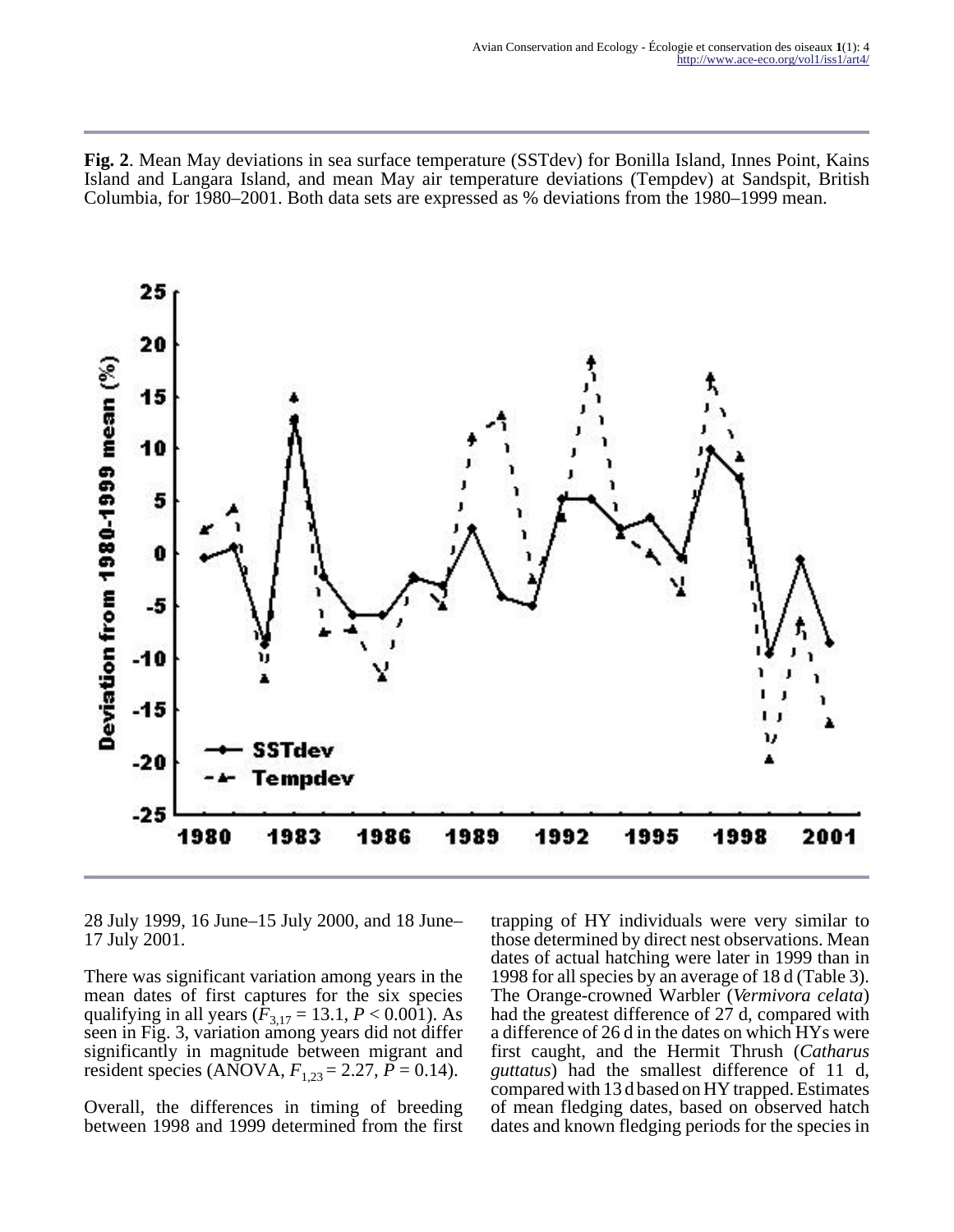| Species                                                       | 1998          | 1999         | 2000          | 2001          | Mean     |
|---------------------------------------------------------------|---------------|--------------|---------------|---------------|----------|
| <b>Brown Creeper</b><br>(Certhia americana)                   | $\cdots$      | 30 June (17) | 8 June (36)   | $\cdots$      | 19 June  |
| Chestnut-backed<br>Chickadee<br>(Parus rufescens)             | $\ddotsc$     | 17 July (17) | 24 June (25)  | 28 June (22)  | 03 July  |
| Fox Sparrow<br>(Passerella iliaca)                            | $\cdots$      | 07 July (18) | 22 June (89)  | 21 June (54)  | 27 June  |
| Golden-crowned<br>Kinglet<br>(Regulus satrapa)                | 16 June (48)  | 01 July (16) | 08 June1 (89) | 25 June (26)  | 20 June  |
| Hermit Thrush<br>(Catharus guttatus)                          | 16 June (63)  | 29 June (49) | 18 June (96)  | 21 June (110) | 21 June  |
| Orange-crowned<br>Warbler<br>(Vermivora celata)               | 12 June (131) | 08 July (33) | 25 June (131) | 29 June (81)  | 26 June  |
| Pacific Slope<br>Flycatcher<br>(Empidonax difficilis)         |               |              | 28 June (26)  | $\dots(21)$   |          |
| Red-breasted Saps-<br>ucker<br>(Sphyrapicus ruber)            |               | $\cdots$     | $\ldots$      | 29 June (22)  |          |
| <b>Song Sparrow</b><br>(Melospiza melodia)                    | 18 June (36)  | 03 July (32) | 27 June (89)  | 21 June (43)  | 25 June  |
| Swainson's Thrush  (23)<br>(Catharus ustulatus)               |               | $\dots(20)$  | 26 July (38)  | 22 July (53)  | 24 July  |
| Townsend's Warbler 21 June (66)<br>(Dendroica towns-<br>endi) |               | 14 July (34) | 24 June (57)  | 21 June (57)  | 30 June  |
| Varied Thrush<br>(Ixoreus naevius)                            | 17 June (18)  | $\cdots$     | $\ldots$      | $\cdots$      | $\cdots$ |
| Winter Wren<br>(Troglodytes trogl-<br><i>odytes</i> )         | 4 June (45)   | 01 July (18) | 22 June (80)  | 21 June (49)  | 20 June  |

**Table 2**. Dates of first capture of hatching-year birds at Laskeek Bay. Sample sizes in parentheses are the numbers of individuals trapped and aged during systematic mist-netting sessions.

 $1$  Two hatchling-year individuals were trapped in a preliminary netting session on 8 June 2000: one Brown Creeper and one Golden-crowned Kinglet.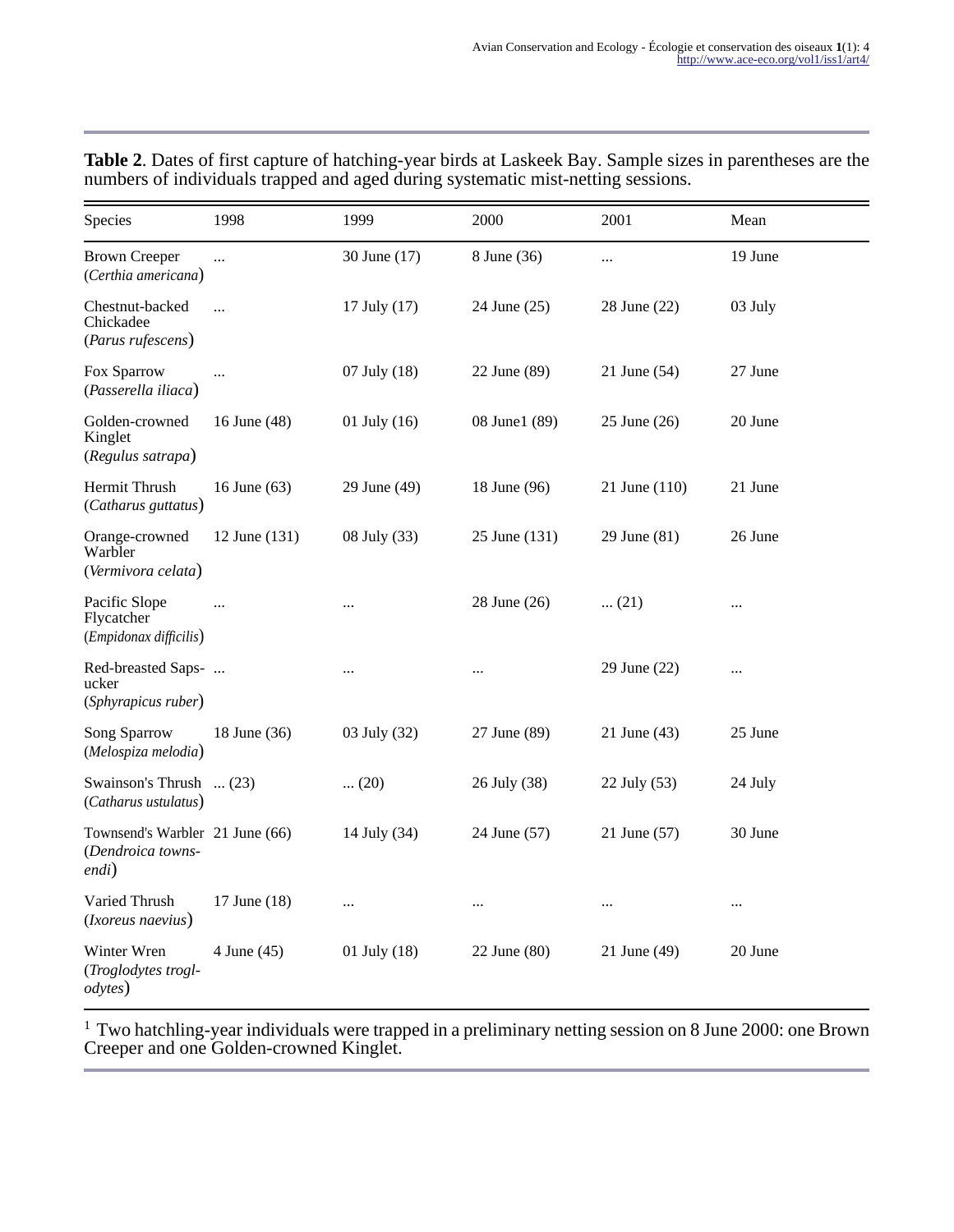**Fig. 3**. Median dates of capture of hatching-years for six species qualifying in all years, separated into migrants and nonmigrants. The symbols represent the median, the boxes contain a range of 25–75%, and the whiskers illustrate the extremes.



Table 3, all fell either within the core period or within the preceding 5 d.

#### **Bird abundance as expressed by capture rates**

Interyear comparisons of capture rates were based on the core period. For all sites combined, the rates were highest in 1998 at 50 birds/100 net-hours (neth), falling to 18 birds/100 net-h in 1999, then rising to 29 birds/100 net-h in 2000 and 37 birds/100 neth in 2001. The trends for individual sites were similar, except for East Limestone Island, where

capture rates fell from 61 to 24 birds/100 net-h between 2000 and 2001. Details of the numbers trapped at each locality in all years are given by Gaston et al. (2002).

#### **Evidence for post-breeding dispersal**

Recaptures of birds banded previously in the same year made up 48% ( $N = 3789$ ) of all trapping events. Despite this and despite the fact that some localities were  $< 1$  km apart, e.g., sites 13 and 16 on Reef Island, Vertical Point and East Limestone Island,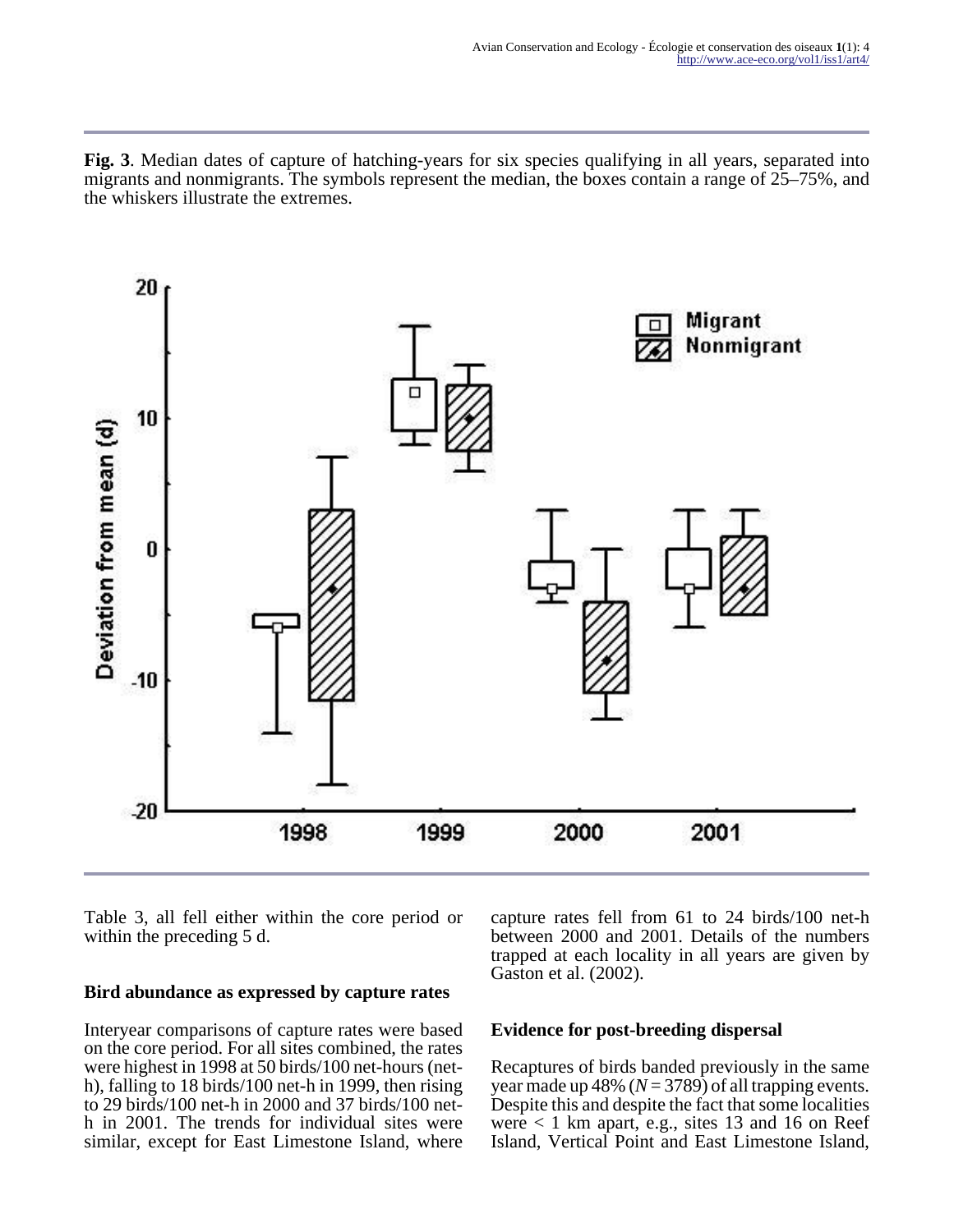| Species                                               | Mean dates of hatch 1998 1999 |                 | Mean | First date |
|-------------------------------------------------------|-------------------------------|-----------------|------|------------|
| Hermit Thrush<br>(Catharus guttatus)                  | $7$ June $(3)$                | 18 June (3)     | 11   | 13         |
| Orange-crowned<br>Warbler<br>(Vermivora celata)       | 31 May (4)                    | $27$ June $(2)$ | 27   | 26         |
| Song Sparrow<br>(Melospiza melodia)                   | 25 May (8)                    | 13 June (5)     | 19   | 15         |
| Winter Wren<br>(Troglodytes trogl-<br><i>odytes</i> ) | 21 May (10)                   | $7$ June $(3)$  | 17   | 14         |

**Table 3**. Information on hatching dates based on nests found with eggs. Sample sizes are given in parentheses.

we had no cases of birds captured at one locality recaptured at another during the same year. General observations of behavior suggested that some mistnet samples involved whole family parties, e.g., male and female adults with 4–5 HY captured simultaneously. The mix of species captured at different localities remained stable throughout the core period. We concluded that no significant dispersal took place either within or from outside of our study area before the end of trapping each year.

#### **Timing of breeding as expressed by changes in proportion of hatching-year with date**

Seven species qualified for inclusion in at least three years (Fig. 4). In 1998, HY proportions exceeded 50% for five species in the first 10-d period in which HYs were trapped. This relatively abrupt increase in numbers of HY birds was otherwise seen only for Golden-crowned Kinglets (*Regulus satrapa*) in 2000.

When the date on which the proportion of HY for each species exceeded 30% was ranked by year, the order for all species except Fox Sparrow (*Passerella iliaca*), for which 1998 and 1999 samples were very small, was 1998 > 2000 > 2001 > 1999. Likewise, in Orange-crowned Warbler and Hermit Thrush, the timing was very similar in 1999 and 2001: for all other species, the timing was later in 1999.

## **Proportion of hatching-years during the core period**

The mean proportion of HYs trapped during the core period for the six species qualifying with  $> 14$ trapped in all years varied significantly among years  $(ANOVA, F_{3,33} = 8.00, P < 0.01)$ , the lowest being 26%  $(+/-17\%, n=9)$  in 2001 and the highest 63% (+/-16%, *n* = 8) in 1998. Neither the early 1998 and 2000, nor the late 1999 and 2001, years differed significantly in proportion of HY birds, but both pairs differed from one another, with a higher proportion of HY birds in 1998 and 2000 (Duncan and LSD post-hoc comparisons,  $P < 0.05$ ).

All species with adequate sample sizes in all four years showed positive correlations between proportion of HY and May temperatures (Fig. 5), SST, and SOI, and negative correlations with May rainfall. The relationships were significant for Orange-crowned Warbler (temperature:  $r_3 = 0.998$ ,  $P = 0.002$ ; SST:  $r_3 = 0.998$ ,  $P = 0.002$ ; rainfall:  $r_3 = -0.984$ ,  $P = 0.016$ ) and Hermit Thrush (temperature: *, r*<sub>3</sub> = 0.95, *P* = 0.048). There was a significant positive correlation between SOI and proportion of HY for Hermit Thrush ( $r_3 = 0.964$ , *P* = 0.036), and for Townsend's Warbler (*Dendroica townsendi*) as well ( $r_3 = 0.994$ ,  $P = 0.007$ ).

When migrants, i.e., Hermit Thrush, Orangecrowned Warbler, Townsend's Warbler, Pacific Slope Flycatcher, Fox Sparrow, and Song Sparrow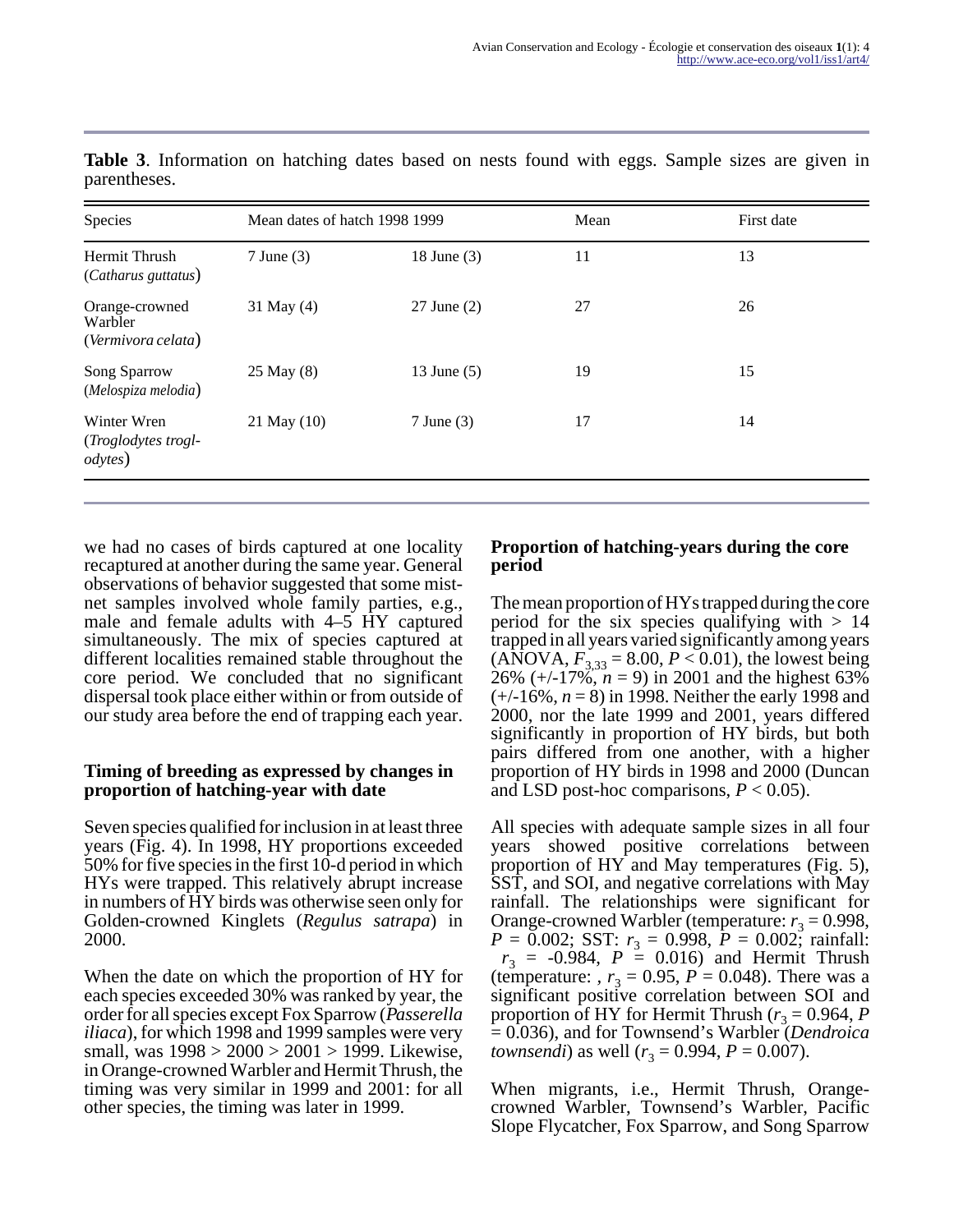**Fig. 4**. Trends in the proportions of hatching-year birds captured by 10-d periods. Only species with *n* > 14 are shown. The year 1998 is represented by diamonds; 1999, by solid squares; 2000, by triangles; and 2001, by open squares.

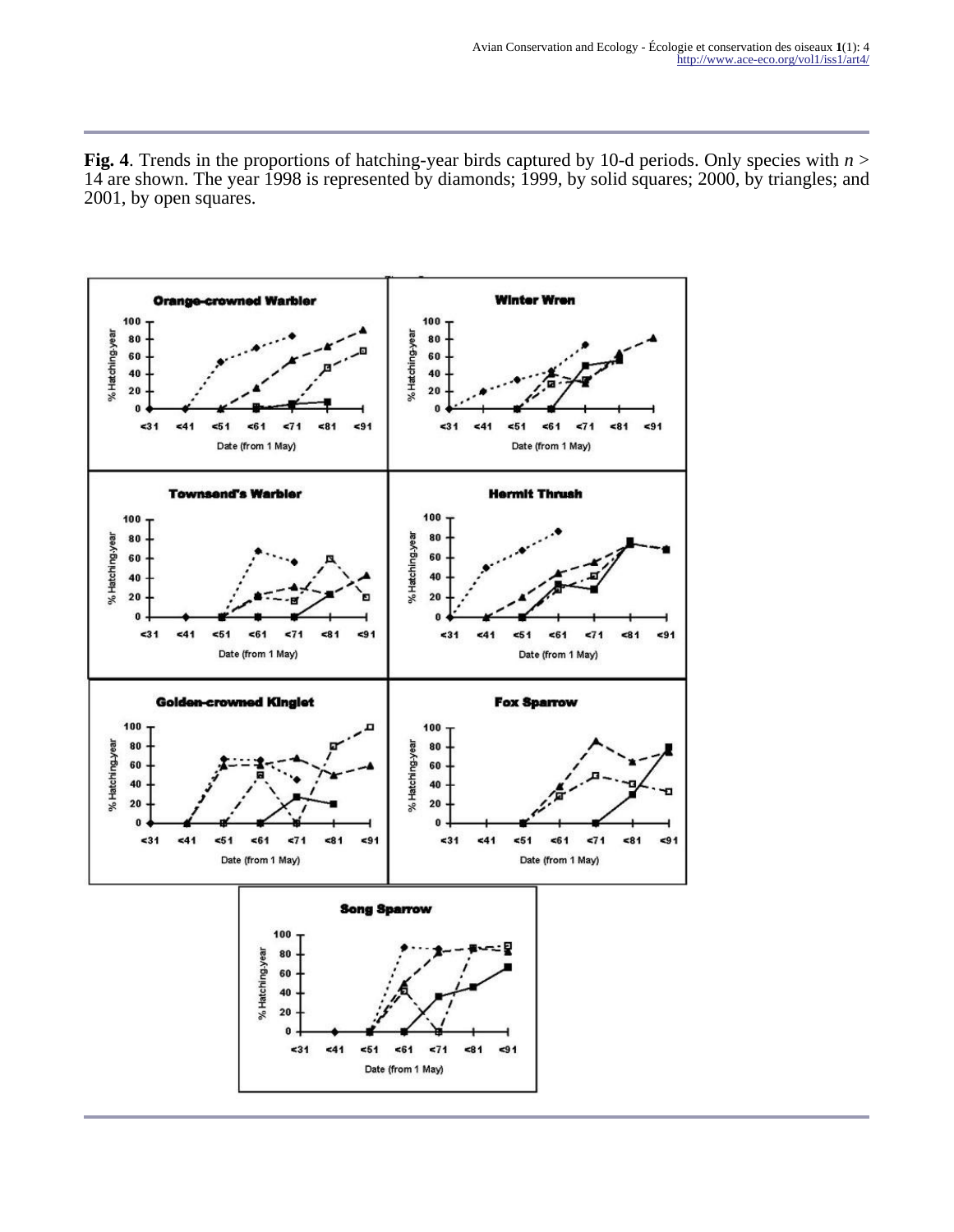**Fig. 5**. Relationship between proportion of hatching-year (HY) birds captured during the core mist-netting period and mean May temperature at Sandspit for six species with adequate samples in all four seasons. GCKI = Golden-crowned Kinglet (*Regulus satrapa*), SOSP = Song Sparrow (*Melospiza melodia*), WIWR = Winter Wren (*Troglodytes troglodytes*), HETH = Hermit Thrush (*Catharus guttatus*), OCWA = Orangecrowned Warbler (*Vermivora celata*), and TOWA = Townsend's Warbler (*Dendroica townsendi*).



(*Melospiza melodia*), were separated from nonmigrants Brown Creeper (*Certhia americana*), Chestnut-backed Chickadee (*Poecile rufescens*), Golden-crowned Kinglet, Varied Thrush (*Ixoreus naevius*), and Winter Wren (*Troglodytes troglodytes*), both groups showed similar patterns of interyear variation (Fig. 6), but interyear differences were significant only for migrants (migrants:  $F_{3,18} = 4.03$ ,  $P = 0.02$ ; nonmigrants:  $F_{3,12} = 0.55$ ,  $P = 0.66$ ).

In 1998, 2000, and 2001, maximum proportions of HYs captured in a 10-d period exceeded 50% for all species, except for Townsend's Warbler in 2000, when the maximum proportion of HYs was 43%. In 1999, HYs did not exceed 27% for Goldencrowned Kinglets, 8% for Orange-crowned Warblers, or 23% for Townsend's Warblers (Table 4). Hermit Thrush and Fox Sparrow showed no evidence of lower peak levels of HYs in 1999.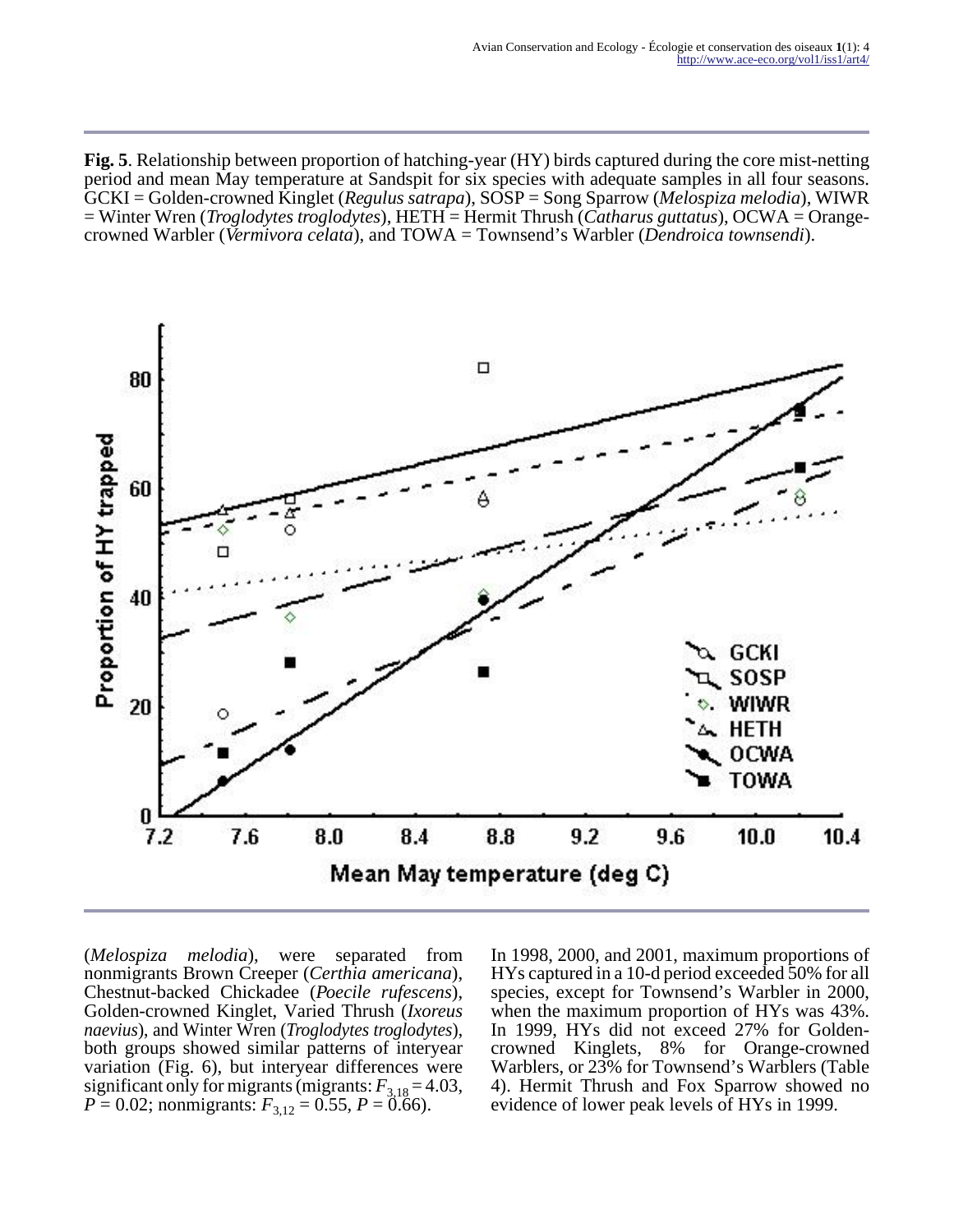**Fig. 6**. Mean proportion of hatching-years (HY) among all captures during the core period of mist-netting for species qualifying in more than one year. The symbols represent the median, the boxes contain a range of 25–75%, and the whiskers illustrate the extremes.



## **DISCUSSION**

## **Timing of breeding**

Apart from 2000, few hatching-year (HY) birds were trapped during the first week of mist-netting, suggesting that the dates of the first HY captures gave a good index of the timing of breeding in those years. Both the capture of HY birds by mist-netting and direct nest monitoring indicated strong interyear variation in the timing of breeding for several species of songbirds, with a mean delay for eligible species of about 15 d between the appearance of HY birds in 1999 compared to 1998. The start of the netting period in 2000, the only year in which the start of the core period was 2 d prior to the start of netting, appears to have been a little later relative to the timing of breeding than in the other three years, so that the dates of first HYs in 2000 are probably a little later than would otherwise have been observed. However, the proportions of HY Hermit Thrushes (*Catharus guttatus*), Orange-crowned Warblers (*Vermivora celata*), and Townsend's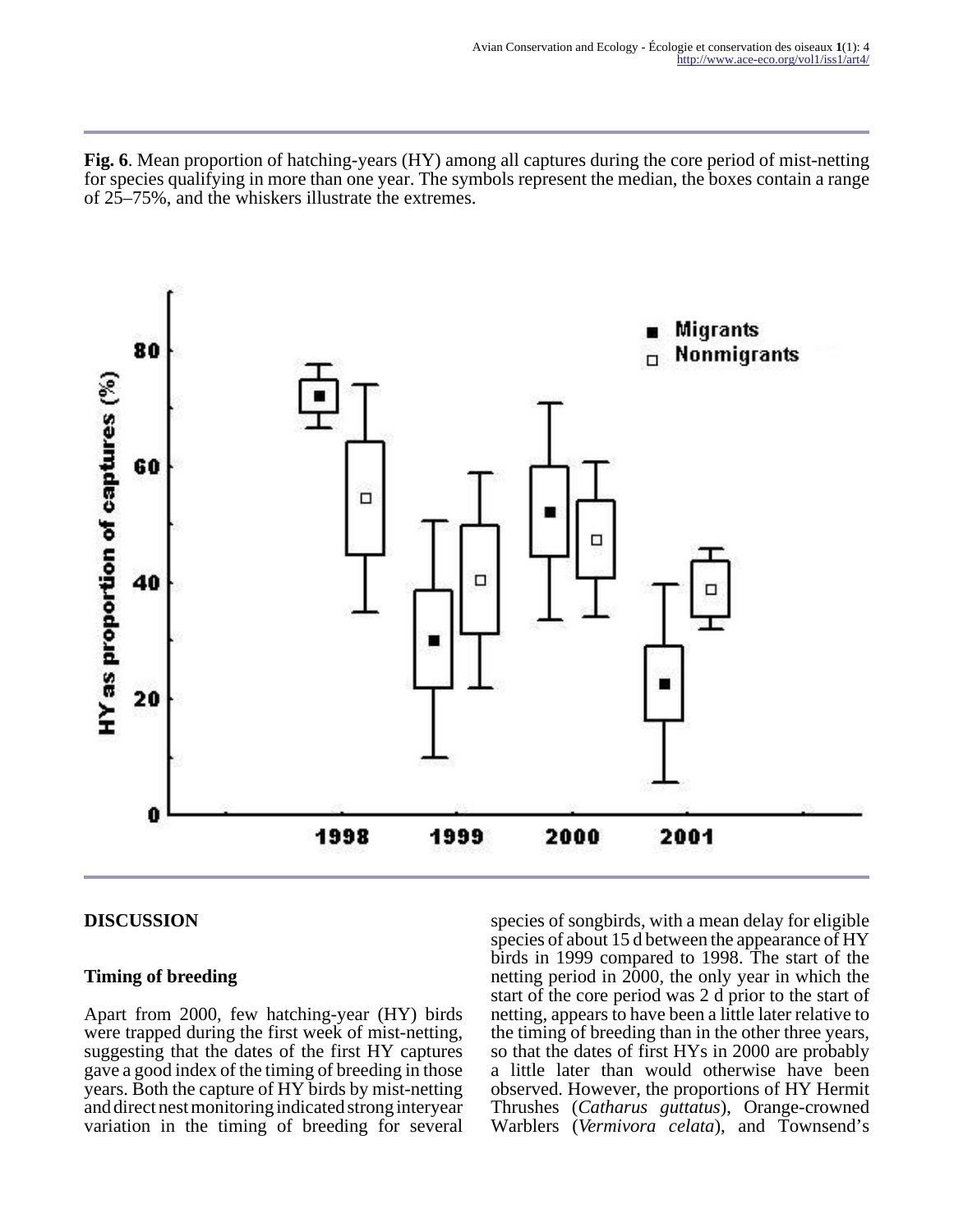| Species                                                | 1998       | 1999       | 2000      | 2001      |
|--------------------------------------------------------|------------|------------|-----------|-----------|
| <b>Brown Creeper</b><br>(Certhia americana)            | $\cdots$   |            | 78.6(14)  |           |
| Chestnut-backed Chic-<br>kadee<br>(Parus rufescens)    | $\dddotsc$ | $\cdots$   | 100.0(8)  | 77.7(9)   |
| Fox Sparrow<br>(Passerella iliaca)                     | 50.0(4)    | 80.0(5)    | 86.2 (29) | 47.1(17)  |
| Golden-crowned Kinglet 65.5 (29)<br>(Regulus satrapa)  |            | 27.3(11)   | 67.9(28)  | 100.0(7)  |
| Hermit Thrush<br>(Catharus guttatus)                   | 86.5(37)   | 76.9 (39)  | 73.7(57)  | 74.6(63)  |
| Orange-crowned Warbler 83.8 (61)<br>(Vermivora celata) |            | 8.3(12)    | 90.7(43)  | 58.3 (12) |
| Pacific Slope<br>Flycatcher<br>(Empidonax difficilis)  | $\ddotsc$  |            | 60.0(10)  | 0(21)     |
| Song Sparrow<br>(Melospiza melodia)                    | 85.7(21)   | 66.7(9)    | 87.0 (46) | 87.5(16)  |
| Townsend's Warbler<br>(Dendroica townsendi)            | 68.0 (50)  | 23.5(17)   | 42.9(14)  | 60.0(15)  |
| Winter Wren<br>(Troglodytes troglodytes)               | 73.9 (23)  | 55.6 $(9)$ | 81.5(27)  | 60.0(15)  |
|                                                        |            |            |           |           |

**Table 4**. Maximum % of hatching-year birds captured in any 10-d period during core mist-netting. Sample sizes are given in parentheses.

Warblers (*Dendroica towndsendi*) in June were much higher in 1998 than in 2000 (Fig. 6), suggesting that breeding for these three species was earlier in 1998. HY ratios did not suggest that any species bred earlier in 2000 than in 1998.

HY ratios in Fig. 6 suggest that the difference in mean hatching dates between 1998 and 1999 may have been greater than that indicated by the dates of first capture of HYs, because HY proportions rose faster in 1998 than in 1999. The effect was relatively uniform across species, despite the fact that they included canopy gleaners such as warblers and kinglets as well as shrub and ground foragers such as thrushes, sparrows, and wrens. However, all species are insectivores during the breeding season (Ehrlich et al. 1988, Campbell et al. 1997). The only

species for which the appearance of HYs in 1999 was not at least 10 d later than in 1998 was the Brown Creeper (*Certhia americana*), which, because it feeds on pupae in bark crevices, may be less dependent than other species on active insects.

#### **Reproductive success**

The lower proportions of HYs captured during the core trapping period in the two years of late breeding, 1999 and 2001, may have been partly a result of a greater spread of fledging dates in those years. However, the low maximum levels attained by some species in 1999 suggest that overall production of fledglings was also affected. It seems probable that the number of young produced by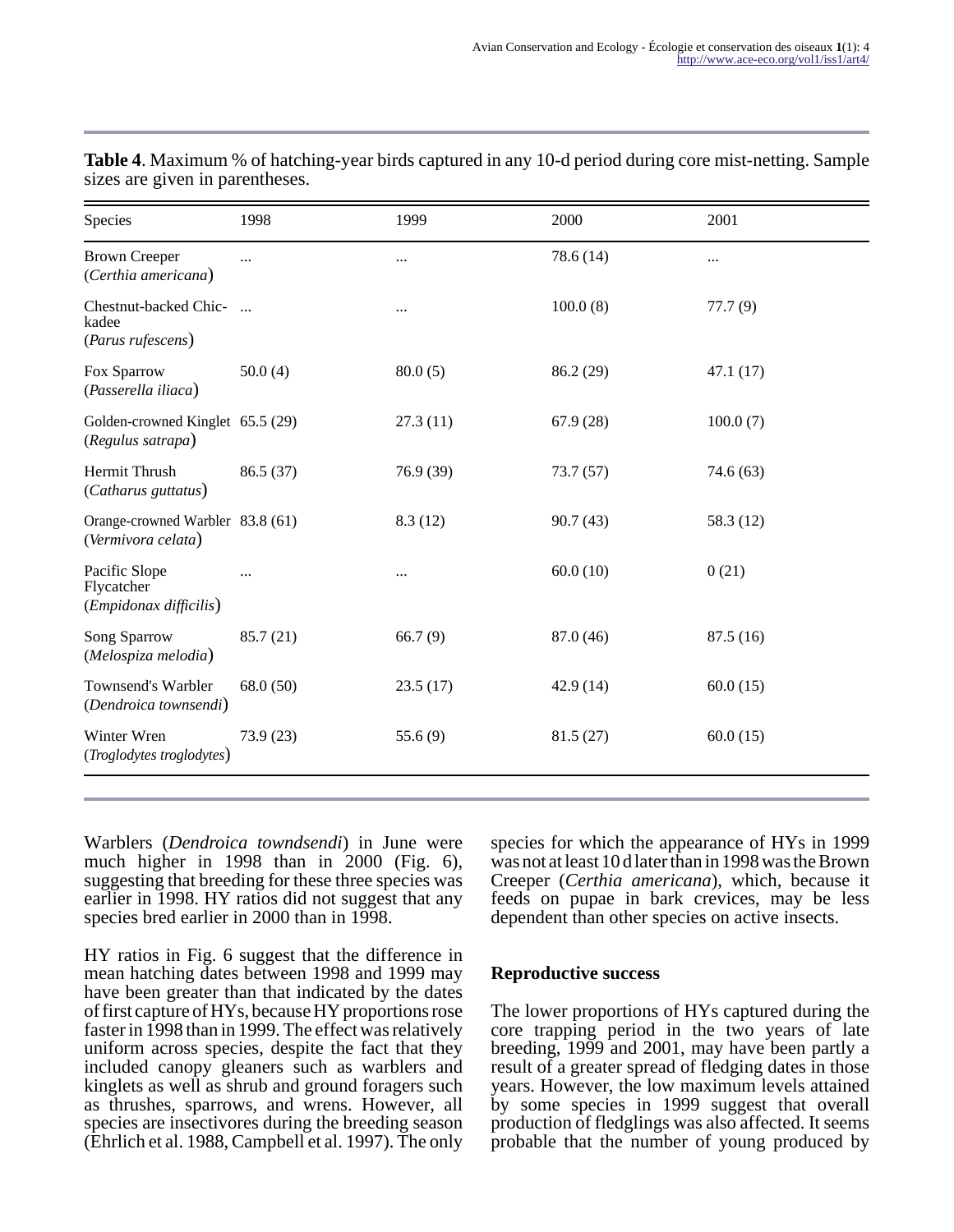Golden-crowned Kinglets (*Regulus satrapa*), Orange-crowned Warblers, and Townsend's Warblers, all canopy-feeding insect gleaners, was significantly lower in 1999 than in other years. The fact that some species, e.g., Hermit Thrushes, Fox Sparrows (*Passerella iliaca*), did not show such an effect indicates that the results were unlikely to have been caused by variation in the timing of the trapping period relative to the timing of breeding.

## **Reproduction in relation to weather**

Air temperatures at Sandspit during 1980–2001 were strongly correlated with regional sea surface temperatures (SST), but rainfall was not. During our study, the pattern of variation in the timing of breeding and in the proportion of HYs during the core trapping period followed year-to-year changes in temperature, with later reproduction in the two cooler, wetter years, 1999 and 2001, as well as less successful reproduction in 1999 than in the warmer, drier years, 1998 and 2000. However, with a maximum of 3 d when rainfall exceeded 5 mm during the 15 d prior to mean date of the first HY observations, plus a maximum total accumulation during the same period of only 30.7 mm, it seems unlikely that reproduction would have been affected by heavy and prolonged rain in any year. Overall, the timing and synchrony of breeding seemed to follow May air temperatures better than rainfall. The warm temperatures in 1998 coincided with lowerthan-normal rainfall, and this also may have contributed to early breeding in that year. Likewise, above-average rainfall might have contributed to the delayed breeding in 1999 and 2001.

## **Effects of the El Niño-Southern Oscillation**

Our study coincided with a relatively strong El Niño event that began in 1997 and continued through the spring of 1998 (Chavez et al. 1999). This event was responsible for the high SSTs recorded in northern British Columbia waters in the first half of 1998 (Freeland 1998). This was followed by a very strong La Niña, a cold-water event that usually follows an El Niño, which caused SSTs in the Central Pacific to drop very quickly in the second half of 1998, leading, in 1999, to the lowest May SSTs and air temperatures in Haida Gwaii for two decades.

There is a substantial lag between the changes in SSTs associated with the El Niño-Southern

Oscillation (ENSO) cycle at the equator and those affecting marine areas off northern British Columbia. In this case, SSTs at the equator began to fall sharply after May 1998 (Chavez et al. 1999), but this signal did not reach waters off northern British Columbia until February 1999. This complicates the analysis of weather patterns in Haida Gwaii in relation to the ENSO cycle. However, Gaston and Smith (2001) showed that SSTs at the same four light stations we used are correlated with the Southern Oscillation Index, a measure of pressure difference strongly connected to ENSO events. Hence, the coincidence between low SSTs and low air temperatures in Haida Gwaii in May 1999 was undoubtedly the result of the sharp onset of the 1998 La Niña. This cold spring seems to have caused the substantial delay in breeding observed in that year as well as lower-than-average productivity among canopy insectivores.

Among the four years examined, both 1999 and 2001 can be considered somewhat exceptional for May temperature, being colder than any other years since 1980. However, the 1980s and 1990s were an exceptionally warm period for the waters of the northern Pacific, as well as across North America (Francis et al. 1998, Freeland and Whitney 2000). Over a longer period, these temperatures were not exceptional. Although it was the warmest of the four years of our study, 1998 was cooler than 1983, 1990, 1993, and 1997, all of which were affected by El Niño conditions. Hence, our observations probably reflect typical interyear variation, rather than being driven by a single, exceptional event. The partial reproductive failure of certain species, especially the two warblers, inferred from HY ratios in 1999, probably forms a normal part of their population dynamics and may help to explain fluctuations in HY ratios observed periodically elsewhere, e.g., at migration stations (Stewart et al. 1974).

These results, taken in conjunction with other studies in western North America (De Sante and Geupel 1987, De Sante 1990, Nott et al. 2002), suggest that avian demographic signals from largescale ocean-atmosphere circulation indices are frequent on the Pacific coast of North America. Effects of the ENSO cycle on the reproduction of migratory songbirds also have been demonstrated for Black-throated Blue Warblers (*Dendroica caerulescens*) in New Hampshire (Sillett et al. 2000) and for Yellow Warblers (*Dendroica petechia*) at Delta March, Manitoba (Mazzerole et al. 2005).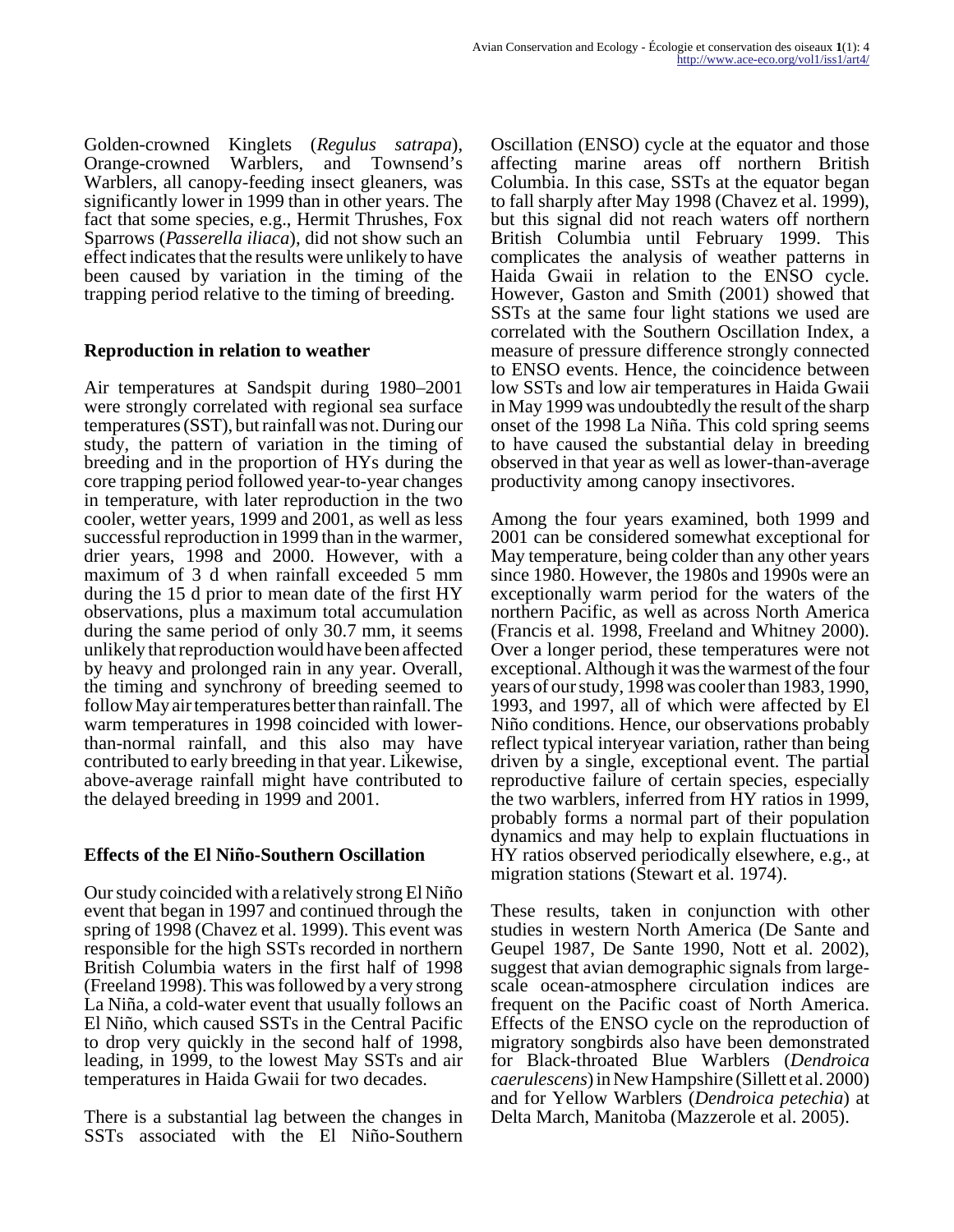Such effects may be widespread among terrestrial birds.

Previous observations of variations in breeding by terrestrial birds in relation to the ENSO cycle have mainly involved the effects of changes in rainfall in arid or semi-arid areas (Gibbs et al. 1984, Gibbs and Grant 1987, Grant et al. 2000). However, moisture is unlikely to be an important limiting factor in Haida Gwaii and other temperate rain-forest areas, which are characterized by abundant year-round precipitation. Instead, it appears that May temperatures, possibly through their effects on the availability of arboreal insects, were sufficient to alter the timing of breeding and, in 1999, to reduce fledgling production for several species. This result accords with the findings of Wilson and Arcese (2003) for Song Sparrows in southern British Columbia.

For Darwin's finches on the Galapagos Islands, Grant et al. (2000) emphasized the importance of demographic context in determining the effects of a particular El Niño event. Likewise, Sillett et al. (2004) found that the effect of increased population density on the reproduction in the Black-throated Blue Warbler (*Dendroica carulescens*) was greatest in El Niño years. In the case of our study, it is worth noting that the cold summer of 1999 came at the end of a particularly prolonged period of above-average SSTs, which had continued since 1992 (Fig. 2). Part of the strong effect of the 1999 La Niña event on the reproduction of songbirds in Laskeek Bay could have been caused by very high population levels for some species, as a result of several consecutive years of higher-than-average reproduction. However, we have no independent evidence for this.

# **CONCLUSIONS**

Our results suggest that both the timing and success of reproduction in a suite of forest birds were affected by local weather conditions, and that these were driven by the El Niño-Southern Oscillation (ENSO) cycle, as measured by the Southern Oscillation Index. The similarity between effects on migrants and nonmigrants suggests that responses were caused by local conditions, rather than by conditions experienced during migration. The temperature, but not the rainfall, was correlated with ENSO phases, being warm during an El Niño year and cool during the subsequent La Niña conditions. Understanding this connection allows us to make

predictions concerning the likely timing and success of reproduction for forest songbirds without detailed knowledge of local conditions.

Our results may have implications for the future demographics of coastal songbird communities. Climate predictions suggest that ENSO events will intensify with climate warming (Collins 2000*a,b*, Tsonis et al. 2003). For some species, especially the canopy-feeding insectivores, this suggests that reproduction is likely to become more episodic, possibly more erratic. Future conservation planning needs to take account of this possibility.

In Haida Gwaii, local populations of some songbirds, including Orange-crowned Warblers (*Vermivora celata*), Song Sparrows (*Melospiza melodia*), and Fox Sparrows (*Passerella iliaca*), have been severely depleted by the impacts of introduced black-tailed deer (*Odocoileus hemionus*) on their habitat (Allombert et al. 2005). Further stress from episodic reproduction could have adverse population consequences, especially for the Orange-crowned Warbler, the species most strongly affected by ENSO in our study. Recent studies suggest that Orange-crowned Warblers in Haida Gwaii and adjacent coastal areas represent a genetically distinct population derived from the occupants of a putative Pleistocene refugium (Bull 2005). Our results suggest that careful monitoring of this species in coastal British Columbia is warranted.

*Responses to this article can be read online at: <http://www.ace-eco.org/vol1/iss1/art4/responses/>*

# **Acknowledgments:**

*This research is part of the work of the Research Group on Introduced Species. Funding for this research and/or extension project was provided by Forest Renewal B.C., a partnership of forest companies, workers, environmental groups, First Nations, communities, and the government of British Columbia; Research Award PA97335-BRE.; PICS 489 from France's Centre National de Recherche Scientifique and Ministry of Foreign Affairs; and the South Moresby Forest Replacement Account. We thank all those who contributed to the mist-netting effort, especially Sylvie and Soline Blangy-Martin, Isabel Buttler, Charlie Cornwallis,*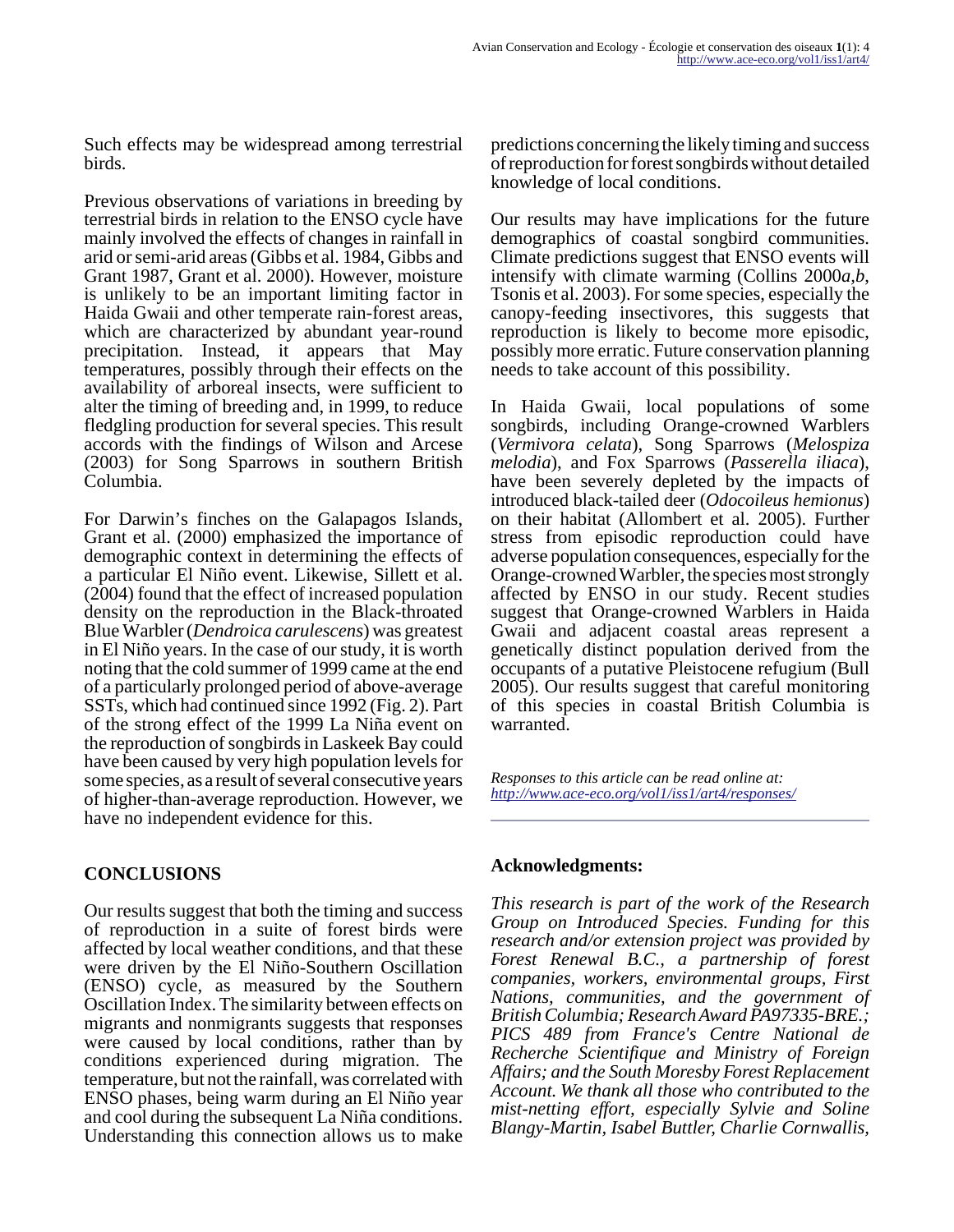*Joelle Fournier, Colin French, Janet Gray, Rob Kelly, Bev McBride, Ian Fuhr, Tarmo Poldmaa, Barb and Keith Rowsell, Joanna Smith, Christophe Tourenq, Andrew Trant, Sue Charest, and Georges Yau. Special thanks to the staff and directors of the Laskeek Bay Conservation Society. David Geupel, Philip Nott, and Charles Francis kindly commented on earlier drafts of this paper.*

## **LITERATURE CITED**

**Allombert, S. A., A. J. Gaston, and J.-L. Martin.** 2005. A natural experiment on the impact of overabundant deer on songbird populations. *Biological Conservation* **126**:1-13.

**Beamish, R. J., D. J. Noakes, G. A. McFarlane, L. Klyashtorin, V. V. Ivanov, and V. Kurasov.** 1999. The regime concept and natural trends in the production of Pacific salmon. *Canadian Journal of Fisheries and Aquatic Sciences* **56**:516-526.

**Both, C., and M. E. Visser.** 2005. The effect of climate change on the correlation between avian life-history traits. *Global Change Biology* **11**:1606-1613.

**Bull, R. D.** 2005. *Patterns of genetic differentiation in Orange-crowned Warblers* Vermivora celata *populations across their breeding range.* Thesis. Queen's University, Kingston, Ontario, Canada.

**Campbell, R. W., N. K. Dawe, I. McTaggart-Cowan, J. M. Cooper, G. W. Kaiser, M. C. E. McNall, and G. E. J. Smith.** 1997. *The birds of British Columbia.* Volume 3. University of British Columbia Press, Vancouver, British Columbia, Canada.

**Castello, A. F., and M. L.Shelton.** 2004. Winter precipitation on the US Pacific Coast and El Niño Southern Oscillation events. *International Journal of Climatology* **24**:481-497.

**Chase, M. K., N. Nur, and G. R. Geupel.** 2005. Effects of weather and population density on reproductive success and population dynamics in a Song Sparrow (*Melospiza melodia*) population: a long-term study. *The Auk* **122**:571-592

**Chavez, F. P., P. G. Strutton, G. E. Friederich, R. A. Feely, G. C. Feldman, D. G. Foley, and M. J. McFadden.** 1999. Biological and chemical response of the equatorial Pacific Ocean to the 1997-98 El Niño. *Science* **286**:2126-2131.

**Coe, S. J., and J. T. Rotenberry.** 2003. Water availability affects clutch size in a desert sparrow. *Ecology* **84**:3240-3249.

**Collins, M.** 2000*a.* The El Niño-Southern Oscillation in the Hadley Centre coupled model and its response to greenhouse warming. *Journal of Climatology* **13**:1299-1312.

**Collins, M.** 2000*b.* Understanding uncertainties in the response of ENSO to greenhouse warming. *Geophysical Research Letters* **27**:3509-3512.

**DeSante, D. F.** 1990. The role of recruitment in the dynamics of a Sierran subalpine bird community. *American Naturalist* **136**:429-445.

**DeSante, D. F., and G. R. Geupel.** 1987. Landbird productivity in central coastal California: the relationship to annual rainfall and a reproductive failure in 1986. *Condor* **89**:636-653.

**Ehrlich, P. R., D. S. Dobkin, and D. Wheye.** 1988. *The birders's handbook.* Simon and Schuster, New York, New York, USA.

**Francis, R. C., S. R. Hare, A. B. Hollowed, and W. S. Wooster.** 1998. Effects of interdecadal climate variability on the oceanic ecosystems of the NE Pacific. *Fisheries Oceanography* **7**:1-21.

**Freeland, H.** 1998. *Southern Oscillation index through Dec. 1998.* Institute of Ocean Sciences, Fisheries and Oceans Canada, Sidney, British Columbia, Canada.

**Freeland, H., and F. Whitney.** 2000. Climatic changes: Gulf of Alaska. Pages 179-168 *in* C. R. C. Sheppard, editor. *Seas at the Millenium: an environmental evaluation.* Elsevier, Oxford, UK.

**Gaston, A. J., and J. L. Smith.** 2001. Changes in oceanographic conditions off northern British Columbia (1983-1999) and the reproduction of a marine bird: the Ancient Murrelet (*Synthliboramphus antiquus*). *Canadian Journal of Zoology* **79**:1735-1742.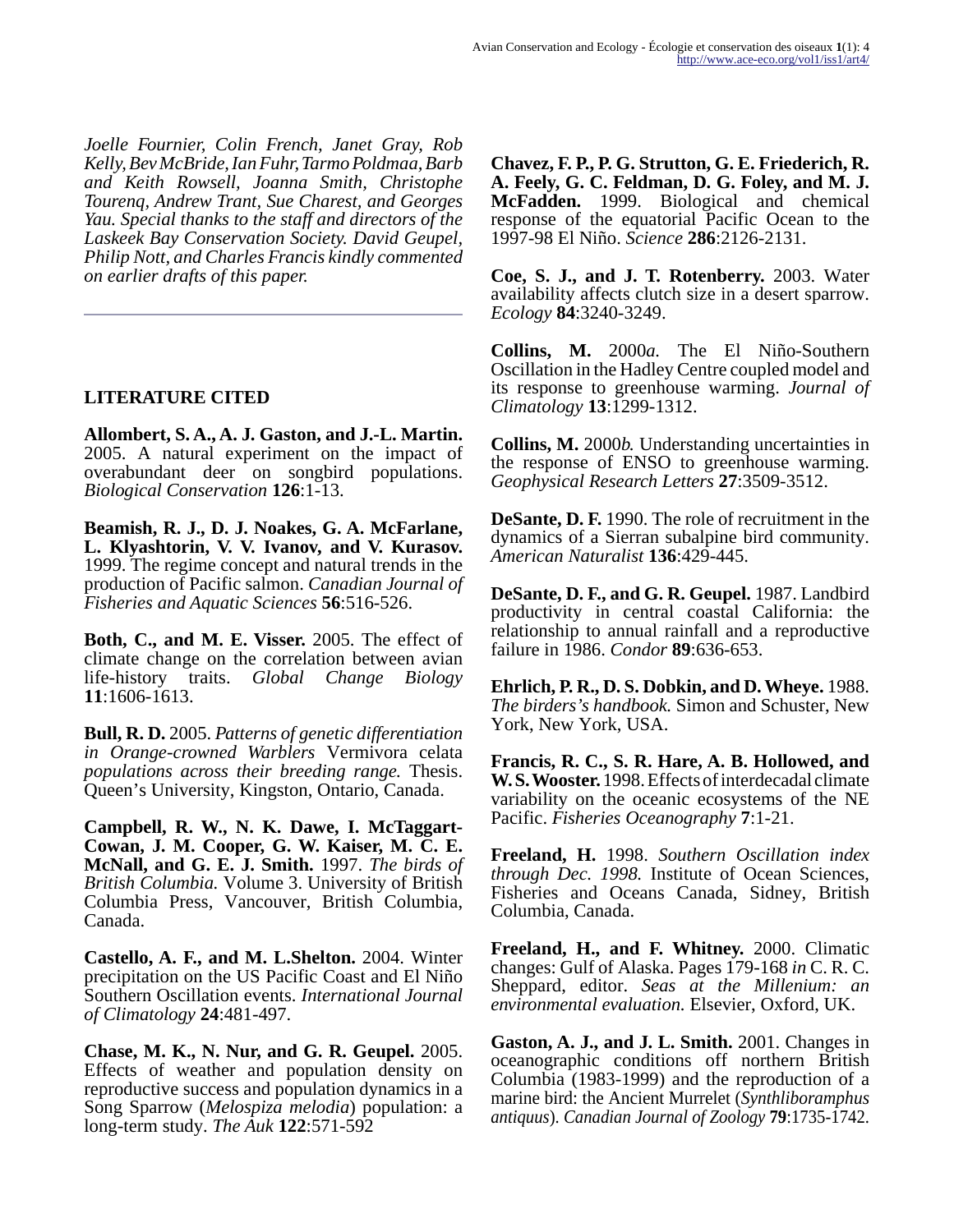**Gaston, A. J., J.-L. Martin, and S. Allombert.** 2002. Songbird banding in Laskeek Bay, 1998-2001. *Laskeek Bay Research* **11**:28-39.

**Gibbs, H. L., and P. R. Grant.** 1987. Adult survivorship in Darwin's ground finch (*Geospiza*) populations in a variable environment. *Journal of Animal Ecology* **56**:797-813.

**Gibbs, H. L., P. R. Grant, and J. Weiland.** 1984. Breeding of Darwin's Finches at an unusually early age in an El Niño year. *The Auk* **101**:872-874.

**Grant, P. R., B. R. Grant, L. F. Keller, and K. Petren.** 2000. Effects of El Niño events on Darwin's Finch productivity. *Ecology* **81**:2442-2457.

**Hatch, S. A.** 1987. Did the 1982-1983 El Niño-Southern Oscillation affect seabirds in Alaska? *Wilson Bulletin* **99**:468-474.

**Jaksic, F. M., and I. Lazo.** 1999. Response of a bird assemblage in semiarid Chile to the 1997-1998 El Niño. *Wilson Bulletin* **111**:527-535.

**Järvinen, A.** 1994. Global warming and egg size of birds. *Ecography* **17**:108-110.

**Järvinen, A., and R. A. Väisänen.** 1984. Reproduction of Pied Flycatchers (*Ficedula hypoleuca*) in good and bad breeding seasons in a northern marginal area. *The Auk* **101**:439-450.

**Lindsey, G. D., T. K. Pratt, M. H. Reynolds, and J. D. Jacobi.** 1997. Response of six species of Hawaiian forest birds to a 1991-1992 El Niño drought. *Wilson Bulletin* **109**:339-343.

**Martin, J.-L., and M. Joron.** 2001. Nest predation in forest birds: influence of predator type and predator's habitat quality. *Oikos* **102**:641-653.

**Mazerolle, D. F., K. W. Dufour, K. A. Hobson, and H. E. den Haan.** 2005. Effects of large scale climatic fluctuations on survival and reproduction in a neotropical migrant songbird, the Yellow Warbler *Dendroica petechia. Journal of Avian Biology* **36**:155-163.

**Meijer, T., U. Nienaber, U. Langer, and F. Trillmich.** 1999. Temperature and timing of egg laying of European Starlings. *Condor* **101**:124-132.

**Nott, M. P., D. F. DeSante, R. B. Siegel, and P.**

**Pyle.** 2002. Influences of the El Niño/Southern Oscillation on avian productivity in forests of the Pacific Northwest of North America. *Global Ecology and Bioengineering* **11**:333-342.

**Piatt, J. F., G. Drew, T. I. Van Pelt, A. Abookire., A. Nielsen, M. Schultz, and A. Kitaysky.** 1999. Biological effects of the 1997/98 ENSO in Cook Inlet, Alaska. *PICES Scientific Report* **10**:93-99.

**Polis, G. A., S. D. Hurd, C. T. Jackson, and F. S. Piñero.** 1997. El Niño effects on the dynamics and control of an island ecosystem in the Gulf of California. *Ecology* **78**:1884-1897.

**Pyle, P.** 1997. *Identification guide to North American birds: part 1.* Slate Creek Press, Bolinas, California, USA.

**Sillett, T. S., R. T. Holmes, and T. W. Sherry.** 2000. Impacts of a global climate cycle on population dynamics of a migratory songbird. *Science* **288**:2040-2042.

**Sillett, T. S., N. L. Rodenhouse, and R. T. Holmes.** 2004. Experimentally reducing neighbour density affects reproduction and behavior of a migratory songbird. *Ecology* **85**:2467-2477.

**Statsoft.** 2001. *Statistica for Windows, version 5.5.* Statsoft, Tulsa, Oklahoma, USA.

**Stewart, R. M., L. R. Mewaldt, and S. Kaiser.** 1974. Age ratios of coastal and inland migrant passerines in Central California. *Bird Banding* **45**:46-57.

**Sugimoto, T., and K. Tadokoro.** 1997. Interannualinterdecadal variations in zooplankton biomass, chlorophyll concentration and physical environment in the subarctic Pacific and Bering Sea. *Fisheries Oceanography* **6**:74-93.

**Torti, V. M., and P. O. Dunn.** 2005. Variable effects of climate change on six species of North American birds. *Oecologia* **145**:486-495.

**Trenberth, K. E., and J. W. Hurrell.** 1995. Decadal coupled atmosphere-ocean variations in the North Pacific Ocean. Pages 14-24 *in* R. J. Beamish, editor. *Climate change and northern fish populations.* Canadian Special Publications of Fisheries and Aquatic Sciences Number 121. Department of Fisheries and Oceans, Ottawa, Ontario, Canada.